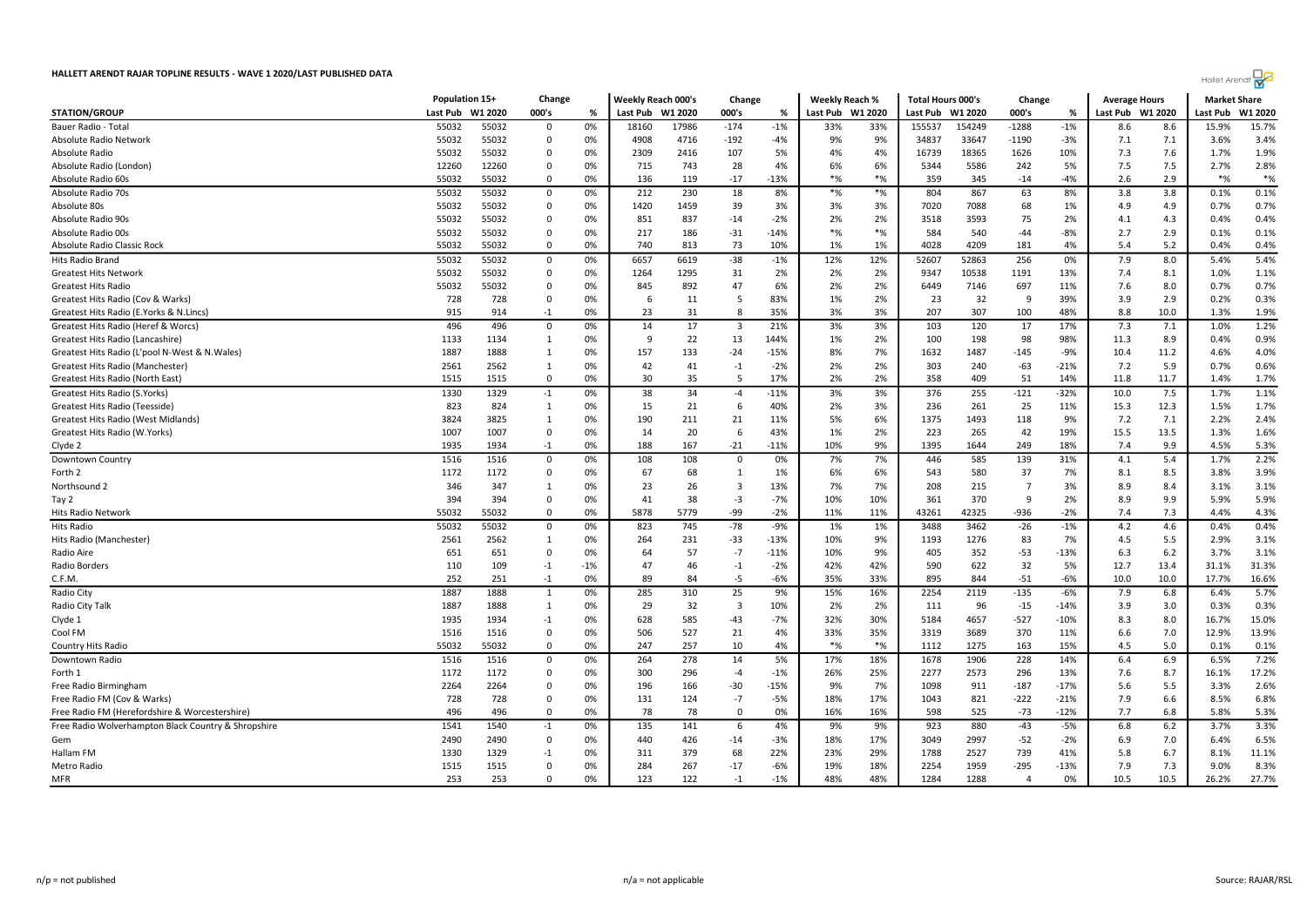|                                                                                                     | Population 15+ |           | Change               |             | <b>Weekly Reach 000's</b> |          | Change                        |              | Weekly Reach % |           | <b>Total Hours 000's</b> |           | Change                  |                 | <b>Average Hours</b> |            | <b>Market Share</b> |              |
|-----------------------------------------------------------------------------------------------------|----------------|-----------|----------------------|-------------|---------------------------|----------|-------------------------------|--------------|----------------|-----------|--------------------------|-----------|-------------------------|-----------------|----------------------|------------|---------------------|--------------|
| <b>STATION/GROUP</b>                                                                                | Last Pub       | W1 2020   | 000's                | %           | Last Pub W1 2020          |          | 000's                         | %            | Last Pub       | W1 2020   | Last Pub W1 2020         |           | 000's                   | %               | Last Pub             | W1 2020    | Last Pub            | W1 2020      |
| Northsound 1                                                                                        | 346            | 347       | 1                    | 0%          | 122                       | 132      | 10                            | 8%           | 35%            | 38%       | 1125                     | 1350      | 225                     | 20%             | 9.2                  | 10.2       | 16.9%               | 19.3%        |
| Rock FM                                                                                             | 1274           | 1274      | $\Omega$             | 0%          | 211                       | 201      | $-10$                         | $-5%$        | 17%            | 16%       | 1415                     | 1408      | $-7$                    | 0%              | 6.7                  | 7.0        | 5.8%                | 5.9%         |
| Tay FM                                                                                              | 394            | 394       | $\Omega$             | 0%          | 131                       | 129      | $-2$                          | $-2%$        | 33%            | 33%       | 1016                     | 1056      | 40                      | 4%              | 7.8                  | 8.2        | 16.6%               | 16.8%        |
| TFM                                                                                                 | 823            | 824       | 1                    | 0%          | 137                       | 122      | $-15$                         | $-11%$       | 17%            | 15%       | 866                      | 719       | $-147$                  | $-17%$          | 6.3                  | 5.9        | 5.4%                | 4.6%         |
| Viking FM                                                                                           | 915            | 914       | $-1$                 | 0%          | 168                       | 164      | $-4$                          | $-2%$        | 18%            | 18%       | 958                      | 767       | $-191$                  | $-20%$          | 5.7                  | 4.7        | 6.1%                | 4.8%         |
| Wave 105                                                                                            | 1858           | 1858      | 0                    | 0%          | 362                       | 326      | $-36$                         | $-10%$       | 19%            | 18%       | 3573                     | 2757      | $-816$                  | $-23%$          | 9.9                  | 8.5        | 9.7%                | 7.6%         |
| West Sound (inc West FM)                                                                            | 394            | 398       | $\overline{4}$       | 1%          | 181                       | 189      | -8                            | 4%           | 46%            | 48%       | 1578                     | 1468      | -110                    | $-7%$           | 8.7                  | 7.7        | 24.6%               | 24.2%        |
| Heat                                                                                                | 55032          | 55032     | $\Omega$             | 0%          | 507                       | 498      | -9                            | $-2%$        | 1%             | 1%        | 1626                     | 1613      | $-13$                   | $-1%$           | 3.2                  | 3.2        | 0.2%                | 0.2%         |
| Jazz FM                                                                                             | 55032          | 55032     | $\Omega$             | 0%          | 583                       | 566      | $-17$                         | $-3%$        | 1%             | 1%        | 2347                     | 2059      | $-288$                  | $-12%$          | 4.0                  | 3.6        | 0.2%                | 0.2%         |
| Kerrang!                                                                                            | 55032          | 55032     | $\Omega$             | 0%          | 476                       | 438      | $-38$                         | -8%          | 1%             | 1%        | 1782                     | 1661      | $-121$                  | $-7%$           | 3.7                  | 3.8        | 0.2%                | 0.2%         |
| <b>Kiss Network</b>                                                                                 | 55032          | 55032     | 0                    | 0%          | 5276                      | 5135     | $-141$                        | $-3%$        | 10%            | 9%        | 28049                    | 26520     | $-1529$                 | $-5%$           | 5.3                  | 5.2        | 2.9%                | 2.7%         |
| Kiss                                                                                                | 55032          | 55032     | $\Omega$             | 0%          | 3798                      | 3593     | $-205$                        | $-5%$        | 7%             | 7%        | 17484                    | 14732     | $-2752$                 | $-16%$          | 4.6                  | 4.1        | 1.8%                | 1.5%         |
| Kiss (East)                                                                                         | 2201           | 2201      | $\Omega$             | 0%          | 299                       | 285      | $-14$                         | $-5%$        | 14%            | 13%       | 1554                     | 1852      | 298                     | 19%             | 5.2                  | 6.5        | 3.4%                | 3.9%         |
| Kiss (London)                                                                                       | 12260          | 12260     | 0                    | 0%          | 1472                      | 1265     | $-207$                        | $-14%$       | 12%            | 10%       | 7762                     | 5270      | -2492                   | $-32%$          | 5.3                  | 4.2        | 3.9%                | 2.7%         |
| Kiss (West)                                                                                         | 2512           | 2513      | 1                    | 0%          | 359                       | 342      | $-17$                         | -5%          | 14%            | 14%       | 1456                     | 1539      | 83                      | 6%              | 4.1                  | 4.5        | 3.1%                | 3.2%         |
| Kiss Fresh                                                                                          | 55032          | 55032     | 0                    | 0%          | 540                       | 519      | $-21$                         | $-4%$        | 1%             | 1%        | 1566                     | 1563      | -3                      | 0%              | 2.9                  | 3.0        | 0.2%                | 0.2%         |
| Kisstory                                                                                            | 55032          | 55032     | $\Omega$             | 0%          | 2204                      | 2066     | $-138$                        | $-6%$        | 4%             | 4%        | 9076                     | 8238      | $-838$                  | $-9%$           | 4.1                  | 4.0        | 0.9%                | 0.8%         |
| Magic Network                                                                                       | 55032          | 55032     | 0                    | 0%          | 4173                      | 4088     | $-85$                         | $-2%$        | 8%             | 7%        | 24424                    | 24622     | 198                     | 1%              | 5.9                  | 6.0        | 2.5%                | 2.5%         |
| Magic                                                                                               | 55032          | 55032     | 0                    | 0%          | 3279                      | 3329     | 50                            | 2%           | 6%             | 6%        | 17641                    | 19495     | 1854                    | 11%             | 5.4                  | 5.9        | 1.8%                | 2.0%         |
| Magic (London)                                                                                      | 12260          | 12260     | $\Omega$             | 0%          | 1462                      | 1351     | $-111$                        | $-8%$        | 12%            | 11%       | 8760                     | 8864      | 104                     | 1%              | 6.0                  | 6.6        | 4.4%                | 4.5%         |
| Magic Chilled                                                                                       | 55032          | 55032     | 0                    | 0%          | 311                       | 242      | $-69$                         | $-22%$       | 1%             | $*$ %     | 1397                     | 995       | $-402$                  | $-29%$          | 4.5                  | 4.1        | 0.1%                | 0.1%         |
| Magic Soul                                                                                          | 55032          | 55032     | $\mathbf 0$          | 0%          | 343                       | 393      | 50                            | 15%          | 1%             | 1%        | 1717                     | 2533      | 816                     | 48%             | 5.0                  | 6.4        | 0.2%                | 0.3%         |
| <b>Mellow Magic</b>                                                                                 | 55032          | 55032     | 0                    | 0%          | 626                       | 590      | $-36$                         | $-6%$        | 1%             | 1%        | 3242                     | 3124      | $-118$                  | $-4%$           | 5.2                  | 5.3        | 0.3%                | 0.3%         |
| Planet Rock                                                                                         | 55032          | 55032     | 0                    | 0%          | 1210                      | 1209     | $-1$                          | 0%           | 2%             | 2%        | 8724                     | 9680      | 956                     | 11%             | 7.2                  | 8.0        | 0.9%                | 1.0%         |
| Scala Radio                                                                                         | 55032          | 55032     | $\Omega$             | 0%          | 249                       | 310      | 61                            | 24%          | $*$ %          | 1%        | 1571                     | 2034      | 463                     | 29%             | 6.3                  | 6.6        | 0.2%                | 0.2%         |
| Total Global Radio (UK)                                                                             | 55032          | 55032     | $\Omega$             | 0%          | 23247                     | 23397    | 150                           | 1%           | 42%            | 43%       | 202342                   | 201999    | $-343$                  | 0%              | 8.7                  | 8.6        | 20.6%               | 20.6%        |
| Capital Brand (UK)                                                                                  | 55032          | 55032     | 0                    | 0%          | 7595                      | 7502     | $-93$                         | $-1%$        | 14%            | 14%       | 39081                    | 36551     | $-2530$                 | $-6%$           | 5.1                  | 4.9        | 4.0%                | 3.7%         |
|                                                                                                     | 55032          | 55032     | 0                    | 0%          | 6546                      | 6386     | $-160$                        | $-2%$        | 12%            | 12%       | 32414                    | 29847     | $-2567$                 | $-8%$           | 5.0                  | 4.7        | 3.3%                | 3.0%         |
| Capital Network (UK)<br>Capital Liverpool                                                           | 1086           | 1087      | 1                    | 0%          | 190                       | 184      | $-6$                          | $-3%$        | 18%            | 17%       | 1040                     | 968       | $-72$                   | $-7%$           | 5.5                  | 5.3        | 5.2%                | 4.6%         |
| Capital London                                                                                      | 12260          | 12260     | $\mathbf 0$          | 0%          | 1780                      | 1617     | $-163$                        | $-9%$        | 15%            | 13%       | 7326                     | 6986      | $-340$                  | $-5%$           | 4.1                  | 4.3        | 3.7%                | 3.5%         |
|                                                                                                     |                |           | $\mathbf 0$          | 0%          | 96                        | 96       |                               | 0%           | 9%             | 9%        |                          |           | $-40$                   | $-9%$           | 4.4                  | 4.0        | 2.3%                | 2.0%         |
| <b>Total Capital Mid Counties</b><br>Capital Mid Counties - Coventry (96.2FM Touchradio - Coventry) | 1076           | 1076      |                      | 0%          |                           |          | $\mathbf 0$<br>$\overline{7}$ | 37%          | 6%             | 8%        | 425                      | 385<br>62 | $\overline{\mathbf{3}}$ | 5%              |                      |            | 1.2%                | 1.2%         |
|                                                                                                     | 336<br>86      | 335       | $-1$                 | 1%          | 19                        | 26<br>q  |                               |              |                |           | 59<br>46                 | 37        |                         |                 | 3.1                  | 2.4        | 2.4%                | 2.0%         |
| Capital Mid Counties - North Oxfordshire (107.6 Banbury Sound)                                      |                | 87        | 1                    |             | 11                        |          | $-2$                          | $-18%$       | 13%            | 10%       |                          |           | -9                      | $-20%$          | 4.3                  | 4.1        |                     |              |
| Capital Mid Counties - Rugby (Rugby FM)                                                             | 82<br>261      | 81<br>262 | $-1$<br>$\mathbf{1}$ | $-1%$<br>0% | 18<br>21                  | 16<br>21 | $-2$<br>$\mathbf 0$           | $-11%$<br>0% | 22%<br>8%      | 20%<br>8% | 115<br>91                | 94<br>85  | $-21$<br>$-6$           | $-18%$<br>$-7%$ | 6.4<br>4.4           | 5.7<br>4.0 | 8.2%<br>2.0%        | 6.7%<br>1.8% |
| Capital Mid Counties - South East Staffs (Touch FM Staffs)                                          |                |           |                      |             |                           |          |                               |              |                |           |                          |           |                         |                 |                      |            |                     |              |
| Capital Mid Counties - Warwickshire (Warks, Worcs, Cotswolds)                                       | 310            | 311       | 1                    | 0%          | 28                        | 24       | $-4$                          | $-14%$       | 9%             | 8%        | 114                      | 106       | -8                      | $-7%$           | 4.1                  | 4.4        | 1.9%                | 1.8%         |
| Capital Midlands                                                                                    | 4635           | 4636      | 1                    | 0%          | 849                       | 840      | -9                            | $-1%$        | 18%            | 18%       | 4734                     | 4217      | $-517$                  | $-11%$          | 5.6                  | 5.0        | 6.0%                | 5.4%         |
| Capital Birmingham                                                                                  | 2288           | 2288      | $\Omega$             | 0%          | 401                       | 386      | $-15$                         | $-4%$        | 18%            | 17%       | 2077                     | 1729      | $-348$                  | $-17%$          | 5.2                  | 4.5        | 6.1%                | 4.9%         |
| <b>Capital East Midlands</b>                                                                        | 2347           | 2348      | 1                    | 0%          | 448                       | 453      | -5                            | 1%           | 19%            | 19%       | 2657                     | 2488      | $-169$                  | -6%             | 5.9                  | 5.5        | 6.0%                | 5.8%         |
| Capital East Midlands - Derbyshire                                                                  | 549            | 549       | 0                    | 0%          | 94                        | 80       | $-14$                         | $-15%$       | 17%            | 15%       | 555                      | 346       | $-209$                  | $-38%$          | 5.9                  | 4.3        | 5.3%                | 3.7%         |
| Capital East Midlands - Leicestershire                                                              | 807            | 807       | 0                    | 0%          | 139                       | 157      | 18                            | 13%          | 17%            | 19%       | 663                      | 740       | 77                      | 12%             | 4.8                  | 4.7        | 4.6%                | 5.2%         |
| Capital East Midlands - Nottinghamshire                                                             | 1040           | 1040      | $\Omega$             | 0%          | 219                       | 218      | $-1$                          | 0%           | 21%            | 21%       | 1453                     | 1405      | $-48$                   | $-3%$           | 6.6                  | 6.4        | 7.2%                | 6.9%         |
| Capital North East                                                                                  | 2252           | 2252      | 0                    | 0%          | 410                       | 381      | $-29$                         | $-7%$        | 18%            | 17%       | 2429                     | 2083      | -346                    | $-14%$          | 5.9                  | 5.5        | 6.2%                | 5.6%         |
| Capital North West                                                                                  | 3588           | 3588      | 0                    | 0%          | 511                       | 513      | $\overline{2}$                | 0%           | 14%            | 14%       | 2869                     | 2523      | $-346$                  | $-12%$          | 5.6                  | 4.9        | 4.8%                | 4.2%         |
| Capital Lancashire                                                                                  | 593            | 593       | 0                    | 0%          | 74                        | 81       | $\overline{7}$                | 9%           | 13%            | 14%       | 421                      | 448       | 27                      | 6%              | 5.7                  | 5.5        | 4.0%                | 4.5%         |
| Capital Manchester                                                                                  | 2995           | 2995      | $\Omega$             | 0%          | 437                       | 431      | -6                            | $-1%$        | 15%            | 14%       | 2448                     | 2075      | $-373$                  | $-15%$          | 5.6                  | 4.8        | 5.0%                | 4.2%         |
| Capital North West and Wales                                                                        | 1038           | 1038      | $\Omega$             | 0%          | 126                       | 106      | $-20$                         | $-16%$       | 12%            | 10%       | 838                      | 791       | $-47$                   | $-6%$           | 6.6                  | 7.5        | 4.0%                | 3.6%         |
| Capital Scotland                                                                                    | 2879           | 2879      | $\Omega$             | 0%          | 419                       | 379      | $-40$                         | $-10%$       | 14%            | 13%       | 1595                     | 1732      | 137                     | 9%              | 3.9                  | 4.6        | 3.9%                | 4.1%         |
| Capital South                                                                                       | 1588           | 1595      | $\overline{7}$       | 0%          | 204                       | 193      | $-11$                         | -5%          | 13%            | 12%       | 1182                     | 981       | -201                    | $-17%$          | 5.8                  | 5.1        | 3.7%                | 3.1%         |
| Capital Brighton                                                                                    | 380            | 386       | -6                   | 2%          | 21                        | 16       | -5                            | $-24%$       | 6%             | 4%        | 105                      | 75        | $-30$                   | $-29%$          | 4.9                  | 4.8        | 1.3%                | 1.0%         |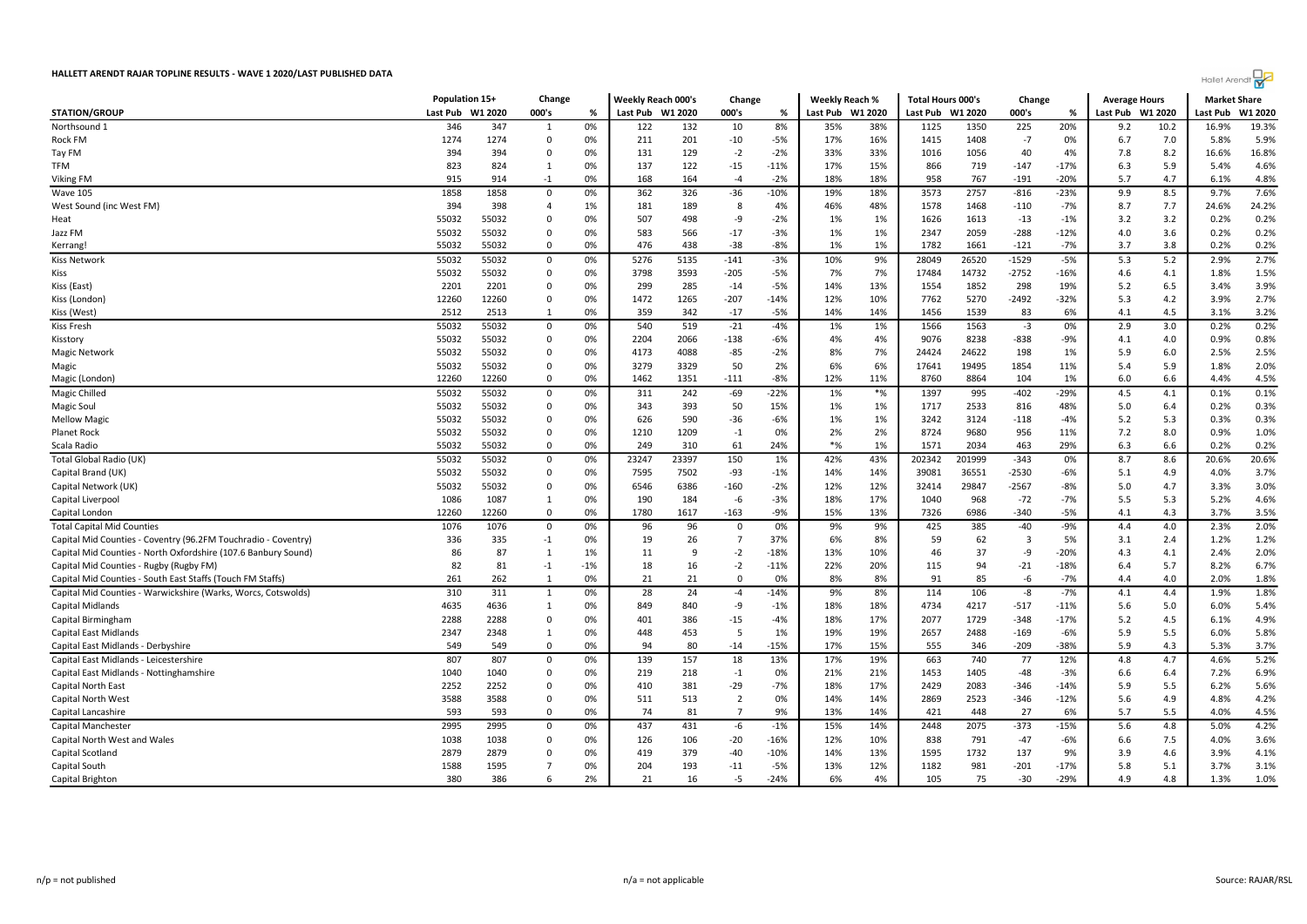

|                                                            | Population 15+ |            | Change        |          | Weekly Reach 000's |           | Change        |                 | Weekly Reach % |            | <b>Total Hours 000's</b> |            | Change          |                 | <b>Average Hours</b> |            | <b>Market Share</b> |              |
|------------------------------------------------------------|----------------|------------|---------------|----------|--------------------|-----------|---------------|-----------------|----------------|------------|--------------------------|------------|-----------------|-----------------|----------------------|------------|---------------------|--------------|
| <b>STATION/GROUP</b>                                       | Last Pub       | W1 2020    | 000's         | %        | Last Pub W1 2020   |           | 000's         | %               | Last Pub       | W1 2020    | Last Pub W1 2020         |            | 000's           | %               | Last Pub W1 2020     |            | Last Pub            | W1 2020      |
| <b>Capital South Coast</b>                                 | 1208           | 1208       | $\Omega$      | 0%       | 188                | 180       | -8            | $-4%$           | 16%            | 15%        | 1092                     | 939        | $-153$          | $-14%$          | 5.8                  | 5.2        | 4.5%                | 4.0%         |
| Capital South Wales                                        | 1058           | 1058       | $\Omega$      | 0%       | 180                | 181       | 1             | 1%              | 17%            | 17%        | 855                      | 1204       | 349             | 41%             | 4.8                  | 6.7        | 4.5%                | 6.5%         |
| Capital Yorkshire                                          | 4656           | 4655       | $-1$          | 0%       | 849                | 835       | $-14$         | $-2%$           | 18%            | 18%        | 4935                     | 4091       | $-844$          | $-17%$          | 5.8                  | 4.9        | 6.0%                | 5.0%         |
| Capital XTRA Brand UK                                      | 55032          | 55032      | 0             | 0%       | 1782               | 1873      | 91            | 5%              | 3%             | 3%         | 6667                     | 6704       | 37              | 1%              | 3.7                  | 3.6        | 0.7%                | 0.7%         |
| Capital XTRA (UK)                                          | 55032          | 55032      | $\Omega$      | 0%       | 1677               | 1690      | 13            | 1%              | 3%             | 3%         | 6139                     | 5642       | $-497$          | $-8%$           | 3.7                  | 3.3        | 0.6%                | 0.6%         |
| Capital XTRA (London)                                      | 12260          | 12260      | 0             | 0%       | 729                | 712       | $-17$         | $-2%$           | 6%             | 6%         | 2466                     | 2681       | 215             | 9%              | 3.4                  | 3.8        | 1.2%                | 1.4%         |
| Capital XTRA Reloaded                                      | 55032          | 55032      | 0             | 0%       | 330                | 305       | $-25$         | $-8%$           | 1%             | 1%         | 1000                     | 1092       | 92              | 9%              | 3.0                  | 3.6        | 0.1%                | 0.1%         |
| <b>Classic FM</b>                                          | 55032          | 55032      | 0             | 0%       | 5461               | 5484      | 23            | 0%              | 10%            | 10%        | 40026                    | 41245      | 1219            | 3%              | 7.3                  | 7.5        | 4.1%                | 4.2%         |
| Gold Network (UK)                                          | 55032          | 55032      | $\Omega$      | 0%       | 1282               | 1314      | 32            | 2%              | 2%             | 2%         | 9231                     | 9623       | 392             | 4%              | 7.2                  | 7.3        | 0.9%                | 1.0%         |
| Gold Cambridgeshire                                        | 899            | 898        | $-1$          | 0%       | 37                 | 52        | 15            | 41%             | 4%             | 6%         | 229                      | 355        | 126             | 55%             | 6.2                  | 6.8        | 1.2%                | 1.8%         |
| <b>Gold East Midlands</b>                                  | 2924           | 2923       | $-1$          | 0%       | 103                | 112       | 9             | 9%              | 4%             | 4%         | 1374                     | 1365       | -9              | $-1%$           | 13.4                 | 12.2       | 2.4%                | 2.4%         |
| Gold London                                                | 12260          | 12260      | 0             | 0%       | 331                | 267       | $-64$         | $-19%$          | 3%             | 2%         | 1775                     | 1891       | 116             | 7%              | 5.4                  | 7.1        | 0.9%                | 1.0%         |
| Gold Manchester                                            | 2995           | 2995       | 0             | 0%       | 89                 | 71        | $-18$         | $-20%$          | 3%             | 2%         | 769                      | 612        | $-157$          | $-20%$          | 8.6                  | 8.6        | 1.6%                | 1.2%         |
| Heart Brand (UK)                                           | 55032          | 55032      | $\Omega$      | 0%       | 9523               | 9365      | $-158$        | $-2%$           | 17%            | 17%        | 60641                    | 58322      | $-2319$         | $-4%$           | 6.4                  | 6.2        | 6.2%                | 6.0%         |
| Heart 70's                                                 | 55032          | 55032      | $\Omega$      | 0%       | 248                | 294       | 46            | 19%             | $*$ %          | 1%         | 773                      | 1196       | 423             | 55%             | 3.1                  | 4.1        | 0.1%                | 0.1%         |
| Heart 80's                                                 | 55032          | 55032      | 0             | 0%       | 1097               | 1249      | 152           | 14%             | 2%             | 2%         | 4537                     | 4375       | $-162$          | $-4%$           | 4.1                  | 3.5        | 0.5%                | 0.4%         |
| Heart 90's                                                 | 55032          | 55032      | 0             | 0%       | 627                | 456       | $-171$        | $-27%$          | 1%             | 1%         | 2578                     | 1563       | -1015           | $-39%$          | 4.1                  | 3.4        | 0.3%                | 0.2%         |
| <b>Heart Dance</b>                                         | 55032          | 55032      | 0             | 0%       | 380                | 380       | 0             | 0%              | 1%             | 1%         | 1808                     | 1706       | $-102$          | $-6%$           | 4.8                  | 4.5        | 0.2%                | 0.2%         |
| <b>Heart Extra</b>                                         | 55032          | 55032      | 0             | 0%       | 483                | 472       | $-11$         | $-2%$           | 1%             | 1%         | 1993                     | 1802       | $-191$          | $-10%$          | 4.1                  | 3.8        | 0.2%                | 0.2%         |
| Heart Network (UK)                                         | 55032          | 55032      | $\Omega$      | 0%       | 8079               | 7737      | $-342$        | $-4%$           | 15%            | 14%        | 50625                    | 47229      | -3396           | $-7%$           | 6.3                  | 6.1        | 5.2%                | 4.8%         |
| <b>Heart East</b>                                          | 5589           | 5587       | $-2$          | 0%       | 1225               | 1153      | $-72$         | $-6%$           | 22%            | 21%        | 8910                     | 7413       | $-1497$         | $-17%$          | 7.3                  | 6.4        | 8.0%                | 6.5%         |
|                                                            | 899            | 898        | $-1$          | 0%       | 179                | 191       | 12            | 7%              | 20%            | 21%        | 1300                     | 1128       | $-172$          | $-13%$          | 7.3                  | 5.9        | 6.9%                | 5.6%         |
| <b>Heart Cambridgeshire</b>                                |                |            | $\mathbf{1}$  | 0%       |                    |           | $-36$         | $-15%$          |                |            |                          |            |                 |                 |                      |            | 5.9%                | 4.8%         |
| <b>Heart East Anglia</b>                                   | 1264           | 1265       |               |          | 243                | 207       |               |                 | 19%            | 16%        | 1554                     | 1302       | $-252$          | $-16%$          | 6.4                  | 6.3        |                     |              |
| Heart East Anglia - Norfolk<br>Heart East Anglia - Suffolk | 686<br>578     | 687<br>578 | 1<br>$\Omega$ | 0%<br>0% | 132<br>112         | 125<br>82 | $-7$<br>$-30$ | $-5%$<br>$-27%$ | 19%<br>19%     | 18%<br>14% | 870<br>684               | 833<br>469 | $-37$<br>$-215$ | $-4%$<br>$-31%$ | 6.6<br>6.1           | 6.7<br>5.7 | 6.4%<br>5.5%        | 5.6%<br>3.8% |
|                                                            |                |            |               |          |                    |           |               |                 |                |            |                          |            |                 |                 |                      |            |                     |              |
| <b>Heart Essex</b>                                         | 1413           | 1411       | $-2$          | 0%       | 328                | 309       | $-19$         | $-6%$           | 23%            | 22%        | 2368                     | 1789       | $-579$          | $-24%$          | 7.2                  | 5.8        | 7.9%                | 6.5%         |
| Heart Essex - Chelmsford & Southend                        | 1111           | 1111       | 0             | 0%       | 275                | 256       | $-19$         | $-7%$           | 25%            | 23%        | 2025                     | 1448       | $-577$          | $-28%$          | 7.4                  | 5.7        | 8.7%                | 6.8%         |
| Heart Essex - Colchester                                   | 198            | 198        | 0             | 0%       | 40                 | 39        | $-1$          | $-3%$           | 20%            | 20%        | 296                      | 230        | $-66$           | $-22%$          | 7.4                  | 5.9        | 6.7%                | 5.2%         |
| Heart Essex - Harlow                                       | 103            | 102        | $-1$          | $-1%$    | 20                 | 20        | 0             | 0%              | 19%            | 20%        | 142                      | 140        | $-2$            | $-1%$           | 7.1                  | 6.9        | 6.3%                | 6.3%         |
| <b>Heart Four Counties</b>                                 | 2151           | 2151       | 0             | 0%       | 475                | 447       | $-28$         | -6%             | 22%            | 21%        | 3688                     | 3194       | $-494$          | $-13%$          | 7.8                  | 7.1        | 9.2%                | 7.7%         |
| Heart Four Counties - Bedfordshire                         | 333            | 334        | $\mathbf{1}$  | 0%       | 79                 | 87        | 8             | 10%             | 24%            | 26%        | 651                      | 633        | $-18$           | $-3%$           | 8.3                  | 7.3        | 10.1%               | 10.0%        |
| Heart Four Counties - Beds/Bucks/Herts                     | 763            | 763        | 0             | 0%       | 123                | 112       | $-11$         | $-9%$           | 16%            | 15%        | 783                      | 681        | $-102$          | $-13%$          | 6.4                  | 6.1        | 6.2%                | 5.4%         |
| Heart Four Counties - 96.6 FM Hertfordshire                | 369            | 368        | $-1$          | 0%       | 25                 | 21        | $-4$          | $-16%$          | 7%             | 6%         | 130                      | 115        | $-15$           | $-12%$          | 5.2                  | 5.5        | 2.1%                | 1.8%         |
| Heart Four Counties - Milton Keynes                        | 260            | 260        | 0             | 0%       | 64                 | 58        | -6            | -9%             | 25%            | 22%        | 420                      | 334        | -86             | $-20%$          | 6.6                  | 5.8        | 7.7%                | 6.3%         |
| Heart Four Counties - Northamptonshire                     | 588            | 588        | $\Omega$      | 0%       | 169                | 174       | -5            | 3%              | 29%            | 30%        | 1524                     | 1442       | $-82$           | $-5%$           | 9.0                  | 8.3        | 12.3%               | 11.0%        |
| Heart London                                               | 12260          | 12260      | $\mathbf 0$   | 0%       | 1384               | 1385      | 1             | 0%              | 11%            | 11%        | 7158                     | 8788       | 1630            | 23%             | 5.2                  | 6.3        | 3.6%                | 4.4%         |
| <b>Heart North East</b>                                    | 2310           | 2310       | 0             | 0%       | 311                | 259       | $-52$         | $-17%$          | 13%            | 11%        | 1866                     | 1708       | $-158$          | -8%             | 6.0                  | 6.6        | 4.6%                | 4.4%         |
| <b>Heart North Wales</b>                                   | 729            | 728        | $-1$          | 0%       | 124                | 95        | $-29$         | $-23%$          | 17%            | 13%        | 824                      | 666        | $-158$          | $-19%$          | 6.6                  | 7.0        | 5.8%                | 4.5%         |
| <b>Heart North West Group</b>                              | 6000           | 6001       | 1             | 0%       | 668                | 632       | $-36$         | $-5%$           | 11%            | 11%        | 4251                     | 4007       | $-244$          | $-6%$           | 6.4                  | 6.3        | 4.0%                | 3.7%         |
| Heart North Lancs & Cumbria                                | 280            | 280        | 0             | 0%       | 68                 | 65        | $-3$          | $-4%$           | 24%            | 23%        | 432                      | 475        | 43              | 10%             | 6.4                  | 7.3        | 9.5%                | 9.7%         |
| <b>Heart North West</b>                                    | 5720           | 5720       | $\mathbf 0$   | 0%       | 596                | 552       | $-44$         | $-7%$           | 10%            | 10%        | 3751                     | 3349       | $-402$          | $-11%$          | 6.3                  | 6.1        | 3.7%                | 3.2%         |
| <b>Heart Scotland</b>                                      | 2846           | 2845       | $-1$          | 0%       | 373                | 340       | $-33$         | $-9%$           | 13%            | 12%        | 2074                     | 2017       | $-57$           | $-3%$           | 5.6                  | 5.9        | 5.1%                | 4.8%         |
| <b>Heart Scotland East</b>                                 | 1200           | 1200       | $\Omega$      | 0%       | 150                | 118       | $-32$         | $-21%$          | 12%            | 10%        | 728                      | 558        | $-170$          | $-23%$          | 4.9                  | 4.7        | 5.0%                | 3.6%         |
| <b>Heart Scotland West</b>                                 | 1646           | 1646       | 0             | 0%       | 224                | 221       | $-3$          | $-1%$           | 14%            | 13%        | 1346                     | 1459       | 113             | 8%              | 6.0                  | 6.6        | 5.2%                | 5.5%         |
| <b>Heart South</b>                                         | 6112           | 6112       | $\Omega$      | 0%       | 1307               | 1216      | $-91$         | $-7%$           | 21%            | 20%        | 8169                     | 7314       | $-855$          | $-10%$          | 6.3                  | 6.0        | 6.8%                | 6.2%         |
| <b>Heart Kent</b>                                          | 1294           | 1294       | $\mathbf 0$   | 0%       | 314                | 292       | $-22$         | $-7%$           | 24%            | 23%        | 1675                     | 1736       | 61              | 4%              | 5.3                  | 5.9        | 6.4%                | 6.7%         |
| <b>Heart Solent</b>                                        | 1887           | 1887       | $\Omega$      | 0%       | 349                | 311       | $-38$         | $-11%$          | 18%            | 17%        | 1987                     | 1851       | $-136$          | $-7%$           | 5.7                  | 5.9        | 5.3%                | 5.1%         |
| Heart Solent - Dorset                                      | 629            | 629        | $\Omega$      | 0%       | 132                | 119       | $-13$         | $-10%$          | 21%            | 19%        | 932                      | 780        | $-152$          | $-16%$          | 7.0                  | 6.6        | 7.6%                | 6.4%         |
| Heart Solent - Hampshire                                   | 1258           | 1258       | 0             | 0%       | 217                | 192       | $-25$         | $-12%$          | 17%            | 15%        | 1054                     | 1071       | 17              | 2%              | 4.9                  | 5.6        | 4.2%                | 4.4%         |
| <b>Heart Sussex</b>                                        | 1429           | 1429       | $\Omega$      | 0%       | 309                | 291       | $-18$         | $-6%$           | 22%            | 20%        | 2375                     | 1830       | $-545$          | $-23%$          | 7.7                  | 6.3        | 8.1%                | 6.3%         |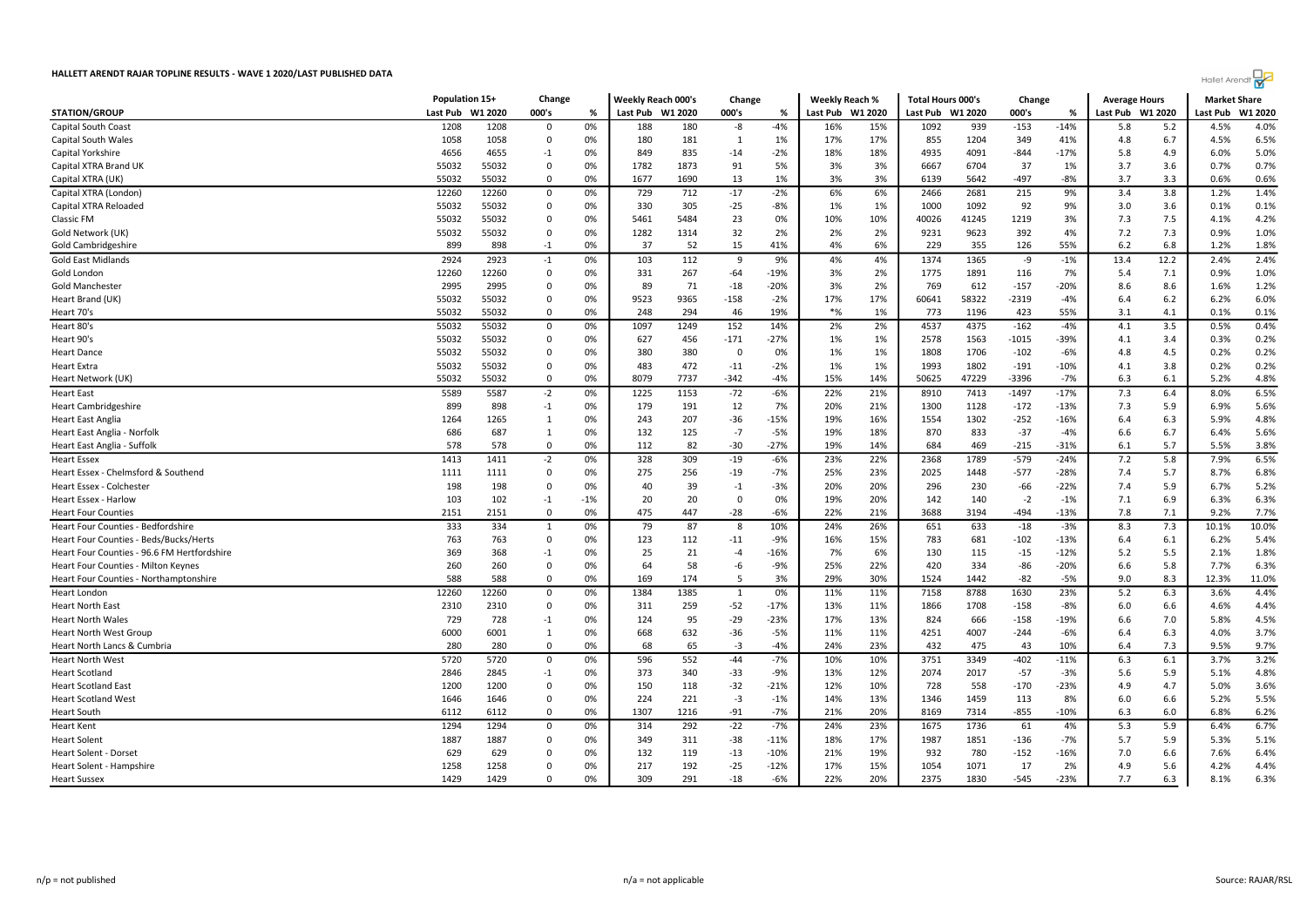| Heart Sussex - North                       | 288   | 287   | $-1$        | 0%  | 50   | 50   | 0              | 0%     | 17%      | 17% | 350   | 305   | -45            | -13%   | 7.0 | 6.1  | 6.8%  | 6.1%  |
|--------------------------------------------|-------|-------|-------------|-----|------|------|----------------|--------|----------|-----|-------|-------|----------------|--------|-----|------|-------|-------|
| Heart Sussex - South                       | 1141  | 1141  | 0           | 0%  | 249  | 246  | $-3$           | $-1%$  | 22%      | 22% | 1876  | 1540  | $-336$         | $-18%$ | 7.5 | 6.3  | 7.8%  | 6.5%  |
| <b>Heart Thames Valley</b>                 | 1503  | 1503  | $\Omega$    | 0%  | 335  | 321  | $-14$          | $-4%$  | 22%      | 21% | 2133  | 1898  | $-235$         | $-11%$ | 6.4 | 5.9  | 7.9%  | 7.0%  |
| Heart Thames Valley - Berks & N.Hants      | 792   | 792   | 0           | 0%  | 192  | 179  | $-13$          | $-7%$  | 24%      | 23% | 1073  | 933   | $-140$         | $-13%$ | 5.6 | 5.2  | 7.8%  | 6.7%  |
| Heart Thames Valley - Oxfordshire          | 711   | 711   | 0           | 0%  | 143  | 142  | $-1$           | $-1%$  | 20%      | 20% | 1060  | 965   | -95            | -9%    | 7.4 | 6.8  | 8.0%  | 7.2%  |
| <b>Heart South Wales</b>                   | 1923  | 1923  | $\mathbf 0$ | 0%  | 405  | 368  | $-37$          | $-9%$  | 21%      | 19% | 3749  | 2719  | $-1030$        | $-27%$ | 9.3 | 7.4  | 10.8% | 8.1%  |
| Heart West                                 | 3825  | 3824  | $-1$        | 0%  | 877  | 858  | $-19$          | $-2%$  | 23%      | 22% | 5498  | 5011  | $-487$         | -9%    | 6.3 | 5.8  | 7.1%  | 6.5%  |
| Heart South West                           | 1483  | 1483  | $\mathbf 0$ | 0%  | 334  | 323  | $-11$          | $-3%$  | 22%      | 22% | 2272  | 1917  | $-355$         | $-16%$ | 6.8 | 5.9  | 7.1%  | 6.4%  |
| Heart South West - Cornwall                | 446   | 446   | 0           | 0%  | 98   | 93   | -5             | $-5%$  | 22%      | 21% | 588   | 579   | -9             | $-2%$  | 6.0 | 6.2  | 6.0%  | 6.0%  |
| Heart South West - Exeter                  | 326   | 327   | 1           | 0%  | 70   | 66   | $-4$           | $-6%$  | 21%      | 20% | 391   | 358   | $-33$          | $-8%$  | 5.6 | 5.5  | 6.4%  | 5.9%  |
| Heart South West - North Devon             | 156   | 156   | 0           | 0%  | 36   | 34   | $-2$           | -6%    | 23%      | 22% | 208   | 208   | $\mathbf 0$    | 0%     | 5.8 | 6.2  | 7.1%  | 6.6%  |
| Heart South West - Plymouth & South Hams   | n/p   | 344   | n/a         | n/a | n/p  | 86   | n/a            | n/a    | n/p      | 25% | n/p   | 551   | n/a            | n/a    | n/p | 6.4  | n/p   | 7.3%  |
| Heart South West - Torbay                  | 211   | 211   | 0           | 0%  | 52   | 51   | $-1$           | $-2%$  | 25%      | 24% | 422   | 405   | $-17$          | $-4%$  | 8.0 | 7.9  | 7.8%  | 7.8%  |
| <b>Heart West Country</b>                  | 2341  | 2341  | 0           | 0%  | 543  | 535  | -8             | $-1%$  | 23%      | 23% | 3226  | 3094  | $-132$         | $-4%$  | 5.9 | 5.8  | 7.0%  | 6.6%  |
| Heart West Country - Bristol/Weston & Bath | 962   | 962   | $\mathbf 0$ | 0%  | 226  | 212  | $-14$          | $-6%$  | 24%      | 22% | 1466  | 1005  | $-461$         | $-31%$ | 6.5 | 4.7  | 8.4%  | 5.6%  |
| Heart West Country - Gloucestershire       | 436   | 435   | $-1$        | 0%  | 115  | 115  | $\mathbf 0$    | 0%     | 26%      | 26% | 682   | 667   | $-15$          | $-2%$  | 5.9 | 5.8  | 7.3%  | 7.0%  |
| <b>Heart West Country - Somerset</b>       | 425   | 425   | $\mathbf 0$ | 0%  | 108  | 107  | $-1$           | $-1%$  | 26%      | 25% | 731   | 830   | 99             | 14%    | 6.7 | 7.8  | 8.1%  | 9.1%  |
| Heart West Country - Wiltshire             | 517   | 517   | 0           | 0%  | 130  | 127  | -3             | $-2%$  | 25%      | 25% | 874   | 945   | 71             | 8%     | 6.7 | 7.4  | 8.3%  | 8.7%  |
| <b>Heart West Midlands</b>                 | 3861  | 3861  | 0           | 0%  | 576  | 581  | 5              | 1%     | 15%      | 15% | 3135  | 3597  | 462            | 15%    | 5.4 | 6.2  | 5.0%  | 5.7%  |
| Heart Yorkshire                            | 3199  | 3200  | 1           | 0%  | 421  | 414  | $-7$           | $-2%$  | 13%      | 13% | 2627  | 2521  | $-106$         | $-4%$  | 6.2 | 6.1  | 4.8%  | 4.6%  |
| LBC Brand (UK)                             | 55032 | 55032 | $\mathbf 0$ | 0%  | 2719 | 2780 | 61             | 2%     | 5%       | 5%  | 25070 | 27048 | 1978           | 8%     | 9.2 | 9.7  | 2.6%  | 2.8%  |
| LBC (UK)                                   | n/p   | 55032 | n/a         | n/a | n/p  | 2444 | n/a            | n/a    | n/p      | 4%  | n/p   | 24602 | n/a            | n/a    | n/p | 10.1 | n/p   | 2.5%  |
| LBC London                                 | 12260 | 12260 | $\mathbf 0$ | 0%  | 1377 | 1292 | $-85$          | $-6%$  | 11%      | 11% | 12431 | 16655 | 4224           | 34%    | 9.0 | 12.9 | 6.2%  | 8.4%  |
| LBC News (UK)                              | n/p   | 55032 | n/a         | n/a | n/p  | 657  | n/a            | n/a    | n/p      | 1%  | n/p   | 2648  | n/a            | n/a    | n/p | 4.0  | n/p   | 0.3%  |
| LBC News (London)                          | 12260 | 12260 | $\mathbf 0$ | 0%  | 598  | 473  | $-125$         | $-21%$ | 5%       | 4%  | 2552  | 2287  | $-265$         | $-10%$ | 4.3 | 4.8  | 1.3%  | 1.2%  |
| Smooth Brand (UK)                          | 55032 | 55032 | $\mathbf 0$ | 0%  | 5611 | 5687 | 76             | 1%     | 10%      | 10% | 38533 | 38554 | 21             | 0%     | 6.9 | 6.8  | 3.9%  | 3.9%  |
| Smooth Radio Chill                         | 55032 | 55032 | $\mathbf 0$ | 0%  | 301  | 312  | 11             | 4%     | 1%       | 1%  | 911   | 1304  | 393            | 43%    | 3.0 | 4.2  | 0.1%  | 0.1%  |
| Smooth Radio Country                       | 55032 | 55032 | 0           | 0%  | 204  | 286  | 82             | 40%    | $*_{\%}$ | 1%  | 1046  | 924   | $-122$         | $-12%$ | 5.1 | 3.2  | 0.1%  | 0.1%  |
| Smooth Extra                               | 55032 | 55032 | 0           | 0%  | 697  | 819  | 122            | 18%    | 1%       | 1%  | 3058  | 4073  | 1015           | 33%    | 4.4 | 5.0  | 0.3%  | 0.4%  |
| Smooth Radio Network (UK)                  | 55032 | 55032 | 0           | 0%  | 4881 | 4762 | $-119$         | $-2%$  | 9%       | 9%  | 33789 | 33079 | $-710$         | $-2%$  | 6.9 | 6.9  | 3.4%  | 3.4%  |
| Smooth Radio Devon                         | 1060  | 1060  | $\mathbf 0$ | 0%  | 32   | 30   | $-2$           | $-6%$  | 3%       | 3%  | 223   | 241   | 18             | 8%     | 7.0 | 8.0  | 1.0%  | 1.1%  |
| Smooth Radio East Anglia                   | 1264  | 1265  | 1           | 0%  | 60   | 57   | $-3$           | -5%    | 5%       | 5%  | 460   | 420   | -40            | -9%    | 7.6 | 7.3  | 1.8%  | 1.5%  |
| Smooth Radio East Midlands                 | 3160  | 3160  | 0           | 0%  | 425  | 466  | 41             | 10%    | 13%      | 15% | 3105  | 3534  | 429            | 14%    | 7.3 | 7.6  | 5.0%  | 5.8%  |
| Smooth Radio Essex                         | 1413  | 1411  | $-2$        | 0%  | 38   | 31   | $-7$           | $-18%$ | 3%       | 2%  | 216   | 174   | $-42$          | $-19%$ | 5.7 | 5.7  | 0.7%  | 0.6%  |
| Smooth Radio Kent                          | 1294  | 1294  | $\mathbf 0$ | 0%  | 58   | 53   | $-5$           | $-9%$  | 4%       | 4%  | 413   | 457   | 44             | 11%    | 7.2 | 8.6  | 1.6%  | 1.8%  |
| Smooth Radio Lake District                 | 52    | 52    | $\mathbf 0$ | 0%  | 9    | 8    | $-1$           | $-11%$ | 17%      | 16% | 46    | 48    | $\overline{2}$ | 4%     | 5.3 | 5.9  | 4.3%  | 4.4%  |
| Smooth Radio London                        | 12260 | 12260 | 0           | 0%  | 864  | 803  | $-61$          | $-7%$  | 7%       | 7%  | 4579  | 4689  | 110            | 2%     | 5.3 | 5.8  | 2.3%  | 2.4%  |
| Smooth Radio North East                    | 2310  | 2310  | 0           | 0%  | 566  | 503  | $-63$          | $-11%$ | 25%      | 22% | 4849  | 3903  | $-946$         | $-20%$ | 8.6 | 7.8  | 12.0% | 10.1% |
| Smooth Radio North West                    | 5720  | 5720  | 0           | 0%  | 1034 | 1019 | $-15$          | $-1%$  | 18%      | 18% | 8003  | 8303  | 300            | 4%     | 7.7 | 8.1  | 7.9%  | 8.0%  |
| Smooth Radio North West and Wales          | 1038  | 1038  | 0           | 0%  | 61   | 69   | -8             | 13%    | 6%       | 7%  | 393   | 433   | 40             | 10%    | 6.4 | 6.3  | 1.9%  | 2.0%  |
| Smooth Radio Scotland                      | 1856  | 1855  | $-1$        | 0%  | 352  | 305  | $-47$          | $-13%$ | 19%      | 16% | 2111  | 1928  | $-183$         | $-9%$  | 6.0 | 6.3  | 7.1%  | 6.5%  |
| Smooth Radio Solent                        | 1887  | 1887  | 0           | 0%  | 71   | 73   | $\overline{2}$ | 3%     | 4%       | 4%  | 640   | 596   | $-44$          | $-7%$  | 9.1 | 8.2  | 1.7%  | 1.6%  |
| Smooth Radio South Wales                   | 1058  | 1058  | 0           | 0%  | 77   | 62   | $-15$          | $-19%$ | 7%       | 6%  | 673   | 350   | $-323$         | $-48%$ | 8.7 | 5.6  | 3.6%  | 1.9%  |
| Smooth Radio Sussex                        | 1465  | 1466  | 1           | 0%  | 55   | 57   | $\overline{2}$ | 4%     | 4%       | 4%  | 231   | 274   | 43             | 19%    | 4.2 | 4.8  | 0.8%  | 0.9%  |
| Smooth Radio Thames Valley                 | 1503  | 1503  | 0           | 0%  | 32   | 30   | $-2$           | $-6%$  | 2%       | 2%  | 149   | 129   | $-20$          | $-13%$ | 4.7 | 4.4  | 0.6%  | 0.5%  |
| <b>Smooth Radio Three Counties</b>         | 1563  | 1563  | $\mathbf 0$ | 0%  | 39   | 30   | -9             | $-23%$ | 3%       | 2%  | 242   | 199   | $-43$          | $-18%$ | 6.1 | 6.5  | 0.9%  | 0.7%  |
| Smooth Radio West Country                  | 2341  | 2341  | $\mathbf 0$ | 0%  | 124  | 101  | $-23$          | $-19%$ | 5%       | 4%  | 804   | 813   | 9              | 1%     | 6.5 | 8.1  | 1.8%  | 1.7%  |
| Smooth Radio West Midlands                 | 3861  | 3861  | 0           | 0%  | 464  | 454  | $-10$          | $-2%$  | 12%      | 12% | 3045  | 3133  | 88             | 3%     | 6.6 | 6.9  | 4.9%  | 5.0%  |
| Radio X Network (UK)                       | 55032 | 55032 | 0           | 0%  | 1660 | 1651 | -9             | $-1%$  | 3%       | 3%  | 13340 | 13428 | 88             | 1%     | 8.0 | 8.1  | 1.4%  | 1.4%  |
| Radio X London                             | 12260 | 12260 | $\mathbf 0$ | 0%  | 361  | 397  | 36             | 10%    | 3%       | 3%  | 3089  | 2914  | $-175$         | $-6%$  | 8.6 | 7.3  | 1.5%  | 1.5%  |
|                                            |       |       |             |     |      |      |                |        |          |     |       |       |                |        |     |      |       |       |

STATION/GROUP Last Pub W1 2020 000's % Last Pub W1 2020 000's % Last Pub W1 2020 Last Pub W1 2020 000's % Last Pub W1 2020 Last Pub W1 2020

Population 15+ Change Weekly Reach 000's Change Weekly Reach % Total Hours 000's Change Average Hours Market Share

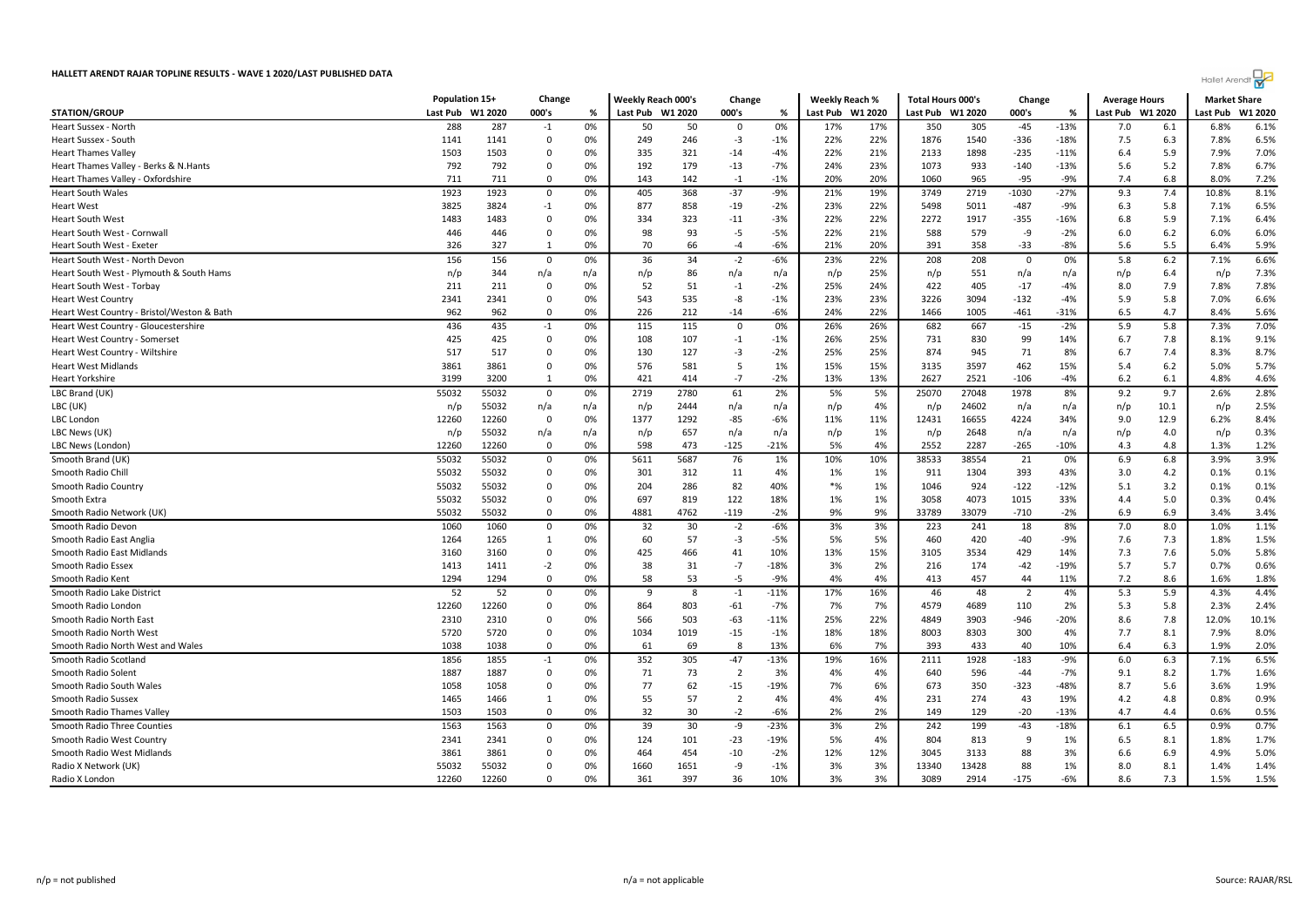|                             | Population 15+ |         | Change |     | Weekly Reach 000's |         | Change |        | Weekly Reach % |         | Total Hours 000's |         | Change |        | <b>Average Hours</b> |         | <b>Market Share</b> |         |
|-----------------------------|----------------|---------|--------|-----|--------------------|---------|--------|--------|----------------|---------|-------------------|---------|--------|--------|----------------------|---------|---------------------|---------|
| <b>STATION/GROUP</b>        | Last Pub       | W1 2020 | 000's  |     | Last Pub           | W1 2020 | 000's  |        | Last Pub       | W1 2020 | Last Pub          | W1 2020 | 000's  |        | Last Pub             | W1 2020 | Last Pub            | W1 2020 |
| Radio X Manchester          | 2995           | 2995    |        | 0%  | 183                | 192     |        | 5%     | 6%             | 6%      | 1409              | 1330    | $-79$  | -6%    | 7.7                  | 6.9     | 2.9%                | 2.7%    |
| Sunrise Radio National      | 55032          | 55032   |        | 0%  | 318                | 372     | 54     | 17%    | 1%             | 1%      | 1332              | 1667    | 335    | 25%    | 4.2                  | 4.5     | 0.1%                | 0.2%    |
| Sunrise Radio London        | 12260          | 12260   |        | 0%  | 146                | 192     | 46     | 32%    | 1%             | 2%      | 609               | 765     | 156    | 26%    | 4.2                  | 4.0     | 0.3%                | 0.4%    |
| <b>Total Wireless Group</b> | 55032          | 55032   |        | 0%  | 5320               | 5016    | $-304$ | $-6%$  | 10%            | 9%      | 36456             | 35701   | $-755$ | $-2%$  | 6.9                  | 7.1     | 3.7%                | 3.6%    |
| Scottish Sun 80s            | 4593           | 4595    |        | 0%  | 34                 | 23      | $-11$  | $-32%$ | 1%             | 1%      | 84                | 46      | $-38$  | -45%   | 2.4                  | 2.0     | 0.1%                | 0.1%    |
| Scottish Sun Greatest Hits  | 4593           | 4595    |        | 0%  |                    |         |        | 83%    | $*$ %          | $*$ %   |                   | 20      | 14     | 233%   | 0.9                  | 1.8     | $*$ %               | $*$ %   |
| Scottish Sun Hits           | 4593           | 4595    |        | 0%  | 15                 |         | $-11$  | $-73%$ | $*$ %          | $*$ %   | 26.               |         | $-22$  | $-85%$ | 1.8                  | 1.1     | $*$ %               | $*$ %   |
| talkRADIO                   | 55032          | 55032   |        | 0%  | 433                | 424     |        | $-2%$  | 1%             | 1%      | 2495              | 2693    | 198    | 8%     | 5.8                  | 6.4     | 0.3%                | 0.3%    |
| talkSPORT                   | 55032          | 55032   |        | 0%  | 2912               | 2985    | 73     | 3%     | 5%             | 5%      | 17933             | 19461   | 1528   | 9%     | 6.2                  | 6.5     | 1.8%                | 2.0%    |
| talkSPORT2                  | 55032          | 55032   |        | 0%  | 324                | 489     | 165    | 51%    | 1%             | 1%      | 803               | 1601    | 798    | 99%    | 2.5                  | 3.3     | 0.1%                | 0.2%    |
| U105 (Greater Belfast)      | 908            | 908     |        | 0%  | 210                | 200     | $-10$  | $-5%$  | 23%            | 22%     | 1823              | 1595    | $-228$ | $-13%$ | 8.7                  | 8.0     | 11.3%               | 9.7%    |
| U105 (Outside Belfast)      | 608            | 608     |        | 0%  | 27                 | 27      |        | 0%     | 5%             | 4%      | 188               | 173     | $-15$  | -8%    | 6.9                  | 6.4     | 1.9%                | 1.8%    |
| Virgin Anthems              | 55032          | 55032   |        | 0%  | 211                | 150     | -61    | $-29%$ | $*$ %          | $*$ %   | 1035              | 733     | $-302$ | $-29%$ | 4.9                  | 4.9     | 0.1%                | 0.1%    |
| Virgin Chilled              | 55032          | 55032   |        | 0%  | 126                | 124     |        | $-2%$  | $*$ %          | $*$ %   | 448               | 397     | $-51$  | $-11%$ | 3.6                  | 3.2     | $*$ %               | $*%$    |
| Virgin Radio                | 55032          | 55032   |        | 0%  | 1530               | 1496    | $-34$  | $-2%$  | 3%             | 3%      | 9866              | 8924    | $-942$ | $-10%$ | 6.4                  | 6.0     | 1.0%                | 0.9%    |
| Virgin Radio Groove         | n/p            | 55032   | n/a    | n/a | n/p                | 16      | n/a    | n/a    | n/p            | *%      | n/p               | 18      | n/a    | n/a    | n/p                  | 1.1     | n/p                 | $*$ %   |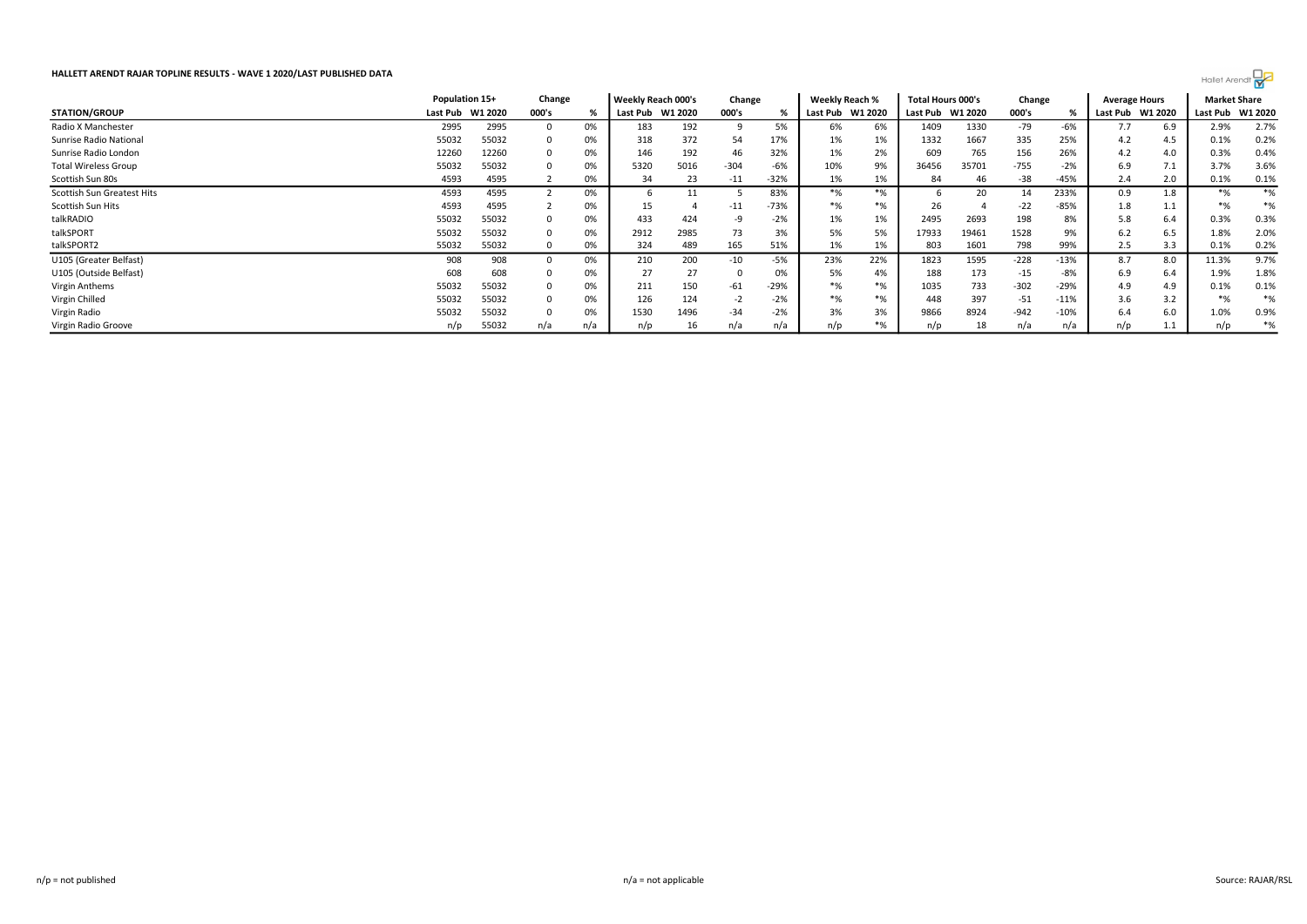|                                                                                  | Population 15+   |       | Change       |       | Weekly Reach 000's |                | Change                  |        | <b>Weekly Reach %</b> |         | <b>Total Hours 000's</b> |                | Change                  |        | <b>Average Hours</b> |         | <b>Market Share</b> |         |
|----------------------------------------------------------------------------------|------------------|-------|--------------|-------|--------------------|----------------|-------------------------|--------|-----------------------|---------|--------------------------|----------------|-------------------------|--------|----------------------|---------|---------------------|---------|
| <b>STATION/GROUP</b>                                                             | Last Pub W1 2020 |       | 000's        | %     | Last Pub W1 2020   |                | 000's                   | %      | Last Pub              | W1 2020 | Last Pub W1 2020         |                | 000's                   | %      | Last Pub             | W1 2020 | Last Pub            | W1 2020 |
| <b>Total Capital Mid Counties</b>                                                | 1076             | 1076  | $\Omega$     | 0%    | 96                 | 96             | $\Omega$                | 0%     | 9%                    | 9%      | 425                      | 385            | $-40$                   | $-9%$  | 4.4                  | 4.0     | 2.3%                | 2.0%    |
| Capital Mid Counties - Coventry (96.2FM Touchradio - Coventry)                   | 336              | 335   | $-1$         | 0%    | 19                 | 26             | -7                      | 37%    | 6%                    | 8%      | 59                       | 62             | $\overline{\mathbf{3}}$ | 5%     | 3.1                  | 2.4     | 1.2%                | 1.2%    |
| Capital Mid Counties - North Oxfordshire (107.6 Banbury Sound)                   | 86               | 87    | 1            | 1%    | 11                 | 9              | $-2$                    | $-18%$ | 13%                   | 10%     | 46                       | 37             | -9                      | $-20%$ | 4.3                  | 4.1     | 2.4%                | 2.0%    |
| Capital Mid Counties - Rugby (Rugby FM)                                          | 82               | 81    | $-1$         | $-1%$ | 18                 | 16             | $-2$                    | $-11%$ | 22%                   | 20%     | 115                      | 94             | $-21$                   | $-18%$ | 6.4                  | 5.7     | 8.2%                | 6.7%    |
| Capital Mid Counties - South East Staffs (Touch FM Staffs)                       | 261              | 262   | 1            | 0%    | 21                 | 21             | $\Omega$                | 0%     | 8%                    | 8%      | 91                       | 85             | -6                      | $-7%$  | 4.4                  | 4.0     | 2.0%                | 1.8%    |
| Capital Mid Counties - Warwickshire (102FM Touchradio - Warks, Worcs, Cotswolds) | 310              | 311   | 1            | 0%    | 28                 | 24             | $-4$                    | $-14%$ | 9%                    | 8%      | 114                      | 106            | -8                      | $-7%$  | 4.1                  | 4.4     | 1.9%                | 1.8%    |
| <b>Total Celador Radio</b>                                                       | 4852             | 4852  | 0            | 0%    | 552                | 590            | 38                      | 7%     | 11%                   | 12%     | 3687                     | 3947           | 260                     | 7%     | 6.7                  | 6.7     | 3.9%                | 4.1%    |
| The Beach                                                                        | 184              | 184   | 0            | 0%    | 45                 | 43             | $-2$                    | $-4%$  | 24%                   | 23%     | 374                      | 339            | $-35$                   | -9%    | 8.4                  | 7.9     | 9.3%                | 8.7%    |
| The Breeze (Berkshire & North Hampshire)                                         | 817              | 817   | $\Omega$     | 0%    | 92                 | 81             | $-11$                   | $-12%$ | 11%                   | 10%     | 541                      | 651            | 110                     | 20%    | 5.9                  | 8.1     | 3.6%                | 4.3%    |
| The Breeze (Cheltenham and Gloucester)                                           | 298              | 298   | $\mathbf 0$  | 0%    | 17                 | 13             | $-4$                    | $-24%$ | 6%                    | 4%      | 60                       | 42             | $-18$                   | $-30%$ | 3.5                  | 3.4     | 1.0%                | 0.7%    |
| The Breeze South Devon                                                           | 261              | 261   | $\mathbf 0$  | 0%    | 29                 | 32             | $\overline{\mathbf{3}}$ | 10%    | 11%                   | 12%     | 250                      | 311            | 61                      | 24%    | 8.7                  | 9.9     | 3.8%                | 4.9%    |
| The Breeze (South West)                                                          | 476              | 477   | 1            | 0%    | 53                 | 53             | $\Omega$                | 0%     | 11%                   | 11%     | 335                      | 393            | 58                      | 17%    | 6.3                  | 7.4     | 3.4%                | 3.9%    |
| The Breeze (West Country)                                                        | 1084             | 1084  | 0            | 0%    | 80                 | 92             | 12                      | 15%    | 7%                    | 8%      | 449                      | 487            | 38                      | 8%     | 5.6                  | 5.3     | 2.2%                | 2.4%    |
| Dream 100                                                                        | 282              | 282   | $\mathbf 0$  | 0%    | 37                 | 40             | 3                       | 8%     | 13%                   | 14%     | 425                      | 373            | $-52$                   | $-12%$ | 11.6                 | 9.4     | 6.8%                | 5.9%    |
| Fire Radio                                                                       | 421              | 421   | $\mathbf 0$  | 0%    | 46                 | 46             | $\Omega$                | 0%     | 11%                   | 11%     | 228                      | 262            | 34                      | 15%    | 4.9                  | 5.7     | 2.8%                | 3.4%    |
| North Norfolk Radio                                                              | 95               | 94    | $-1$         | $-1%$ | 16                 | 14             | $-2$                    | $-13%$ | 17%                   | 15%     | 137                      | 127            | $-10$                   | $-7%$  | 8.6                  | 8.9     | 6.2%                | 5.9%    |
| Radio Norwich                                                                    | 362              | 362   | $\mathbf 0$  | 0%    | 28                 | 26             | $-2$                    | $-7%$  | 8%                    | 7%      | 224                      | 198            | $-26$                   | $-12%$ | 8.0                  | 7.5     | 3.0%                | 2.6%    |
| SAMfm Bristol                                                                    | 829              | 829   | 0            | 0%    | 65                 | 102            | 37                      | 57%    | 8%                    | 12%     | 342                      | 670            | 328                     | 96%    | 5.2                  | 6.6     | 2.3%                | 4.4%    |
| SAMfm Swindon                                                                    | 273              | 273   | $\mathbf 0$  | 0%    | 22                 | 23             | 1                       | 5%     | 8%                    | 8%      | 75                       | 68             | $-7$                    | $-9%$  | 3.4                  | 3.0     | 1.4%                | 1.2%    |
| Town 102 FM                                                                      | 298              | 297   | $-1$         | 0%    | -9                 | 10             | 1                       | 11%    | 3%                    | 3%      | 71                       | 69             | $-2$                    | $-3%$  | 7.6                  | 7.0     | 1.1%                | 1.1%    |
|                                                                                  | $\overline{218}$ | 218   |              |       | 50                 | 47             |                         | $-6%$  | 23%                   | 22%     | 383                      | 376            | $-7$                    | $-2%$  | 7.6                  | 7.9     | 10.2%               | 9.9%    |
| Central FM                                                                       |                  |       | $\mathbf 0$  | 0%    |                    |                | $-3$                    |        |                       | $*$ %   |                          |                |                         |        |                      |         |                     |         |
| Chris Country Radio                                                              | 12260            | 12260 | $\mathbf 0$  | 0%    | 56                 | 39             | $-17$                   | $-30%$ | $*$ %                 |         | 277                      | 155            | $-122$                  | $-44%$ | 4.9                  | 4.0     | 0.1%                | 0.1%    |
| Communicorp UK                                                                   | 19146            | 19145 | $-1$         | 0%    | 3266               | 3177           | $-89$                   | $-3%$  | 17%                   | 17%     | 23169                    | 23258          | 89                      | 0%     | 7.1                  | 7.3     | 6.9%                | 7.0%    |
| Capital Scotland                                                                 | 2879             | 2879  | $\mathbf 0$  | 0%    | 409                | 379            | $-30$                   | $-7%$  | 14%                   | 13%     | 1595                     | 1732           | 137                     | 9%     | 3.9                  | 4.6     | 3.9%                | 4.1%    |
| Capital South Wales                                                              | 1058             | 1058  | $\mathbf 0$  | 0%    | 180                | 181            | $\overline{1}$          | 1%     | 17%                   | 17%     | 855                      | 1204           | 349                     | 41%    | 4.8                  | 6.7     | 4.5%                | 6.5%    |
| Heart Four Counties - 96.6 FM Hertfordshire                                      | 369              | 368   | $-1$         | 0%    | 25                 | 21             | $-4$                    | $-16%$ | 7%                    | 6%      | 130                      | 115            | $-15$                   | $-12%$ | 5.2                  | 5.5     | 2.1%                | 1.8%    |
| <b>Heart North Wales</b>                                                         | 729              | 728   | $-1$         | 0%    | 124                | 95             | $-29$                   | $-23%$ | 17%                   | 13%     | 824                      | 666            | $-158$                  | $-19%$ | 6.6                  | 7.0     | 5.8%                | 4.5%    |
| Heart Yorkshire                                                                  | 3199             | 3200  | 1            | 0%    | 421                | 414            | $-7$                    | $-2%$  | 13%                   | 13%     | 2627                     | 2521           | $-106$                  | $-4%$  | 6.2                  | 6.1     | 4.8%                | 4.6%    |
| Smooth Radio East Midlands                                                       | 3160             | 3160  | 0            | 0%    | 425                | 466            | 41                      | 10%    | 13%                   | 15%     | 3105                     | 3534           | 429                     | 14%    | 7.3                  | 7.6     | 5.0%                | 5.8%    |
| Smooth Radio North East                                                          | 2310             | 2310  | $\mathbf 0$  | 0%    | 566                | 503            | $-63$                   | $-11%$ | 25%                   | 22%     | 4849                     | 3903           | $-946$                  | $-20%$ | 8.6                  | 7.8     | 12.0%               | 10.1%   |
| Smooth Radio North West                                                          | 5720             | 5720  | $\mathbf 0$  | 0%    | 1034               | 1019           | $-15$                   | $-1%$  | 18%                   | 18%     | 8003                     | 8303           | 300                     | 4%     | 7.7                  | 8.1     | 7.9%                | 8.0%    |
| XS Manchester                                                                    | 2995             | 2995  | 0            | 0%    | 115                | 132            | 17                      | 15%    | 4%                    | 4%      | 1138                     | 1280           | 142                     | 12%    | 9.9                  | 9.7     | 2.3%                | 2.6%    |
| Total Dee Radio Group                                                            | 1996             | 1971  | $-25$        | $-1%$ | 54                 | 56             | $\overline{2}$          | 4%     | 3%                    | 3%      | 357                      | 297            | $-60$                   | $-17%$ | 6.6                  | 5.3     | 1.1%                | 0.9%    |
| Cheshire's Silk 106.9                                                            | 187              | 186   | $-1$         | $-1%$ | 14                 | 16             | $\overline{2}$          | 14%    | 8%                    | 9%      | 85                       | 85             | $\mathbf 0$             | 0%     | 6.0                  | 5.3     | 2.7%                | 2.6%    |
| Chester's Dee 106.3 (Dee on DAB)                                                 | 196              | 197   | 1            | 1%    | 29                 | 30             | $\mathbf{1}$            | 3%     | 15%                   | 16%     | 204                      | 188            | $-16$                   | $-8%$  | 7.0                  | 6.2     | 4.8%                | 4.6%    |
| Love 80's Liverpool                                                              | 1014             | 1015  | 1            | 0%    | 8                  | $\overline{7}$ | $-1$                    | $-13%$ | 1%                    | 1%      | 62                       | 19             | $-43$                   | $-69%$ | 7.9                  | 2.7     | 0.3%                | 0.1%    |
| Love 80's Manchester                                                             | 598              | 572   | -26          | $-4%$ | $\overline{3}$     | $\overline{3}$ | $\mathbf 0$             | 0%     | $*_{\%}$              | 1%      | 5                        | $\overline{4}$ | $-1$                    | $-20%$ | 1.8                  | 1.5     | 0.1%                | 0.1%    |
| Total Essex Radio                                                                | 1325             | 1323  | $-2$         | 0%    | 101                | 100            | $-1$                    | $-1%$  | 8%                    | 8%      | 556                      | 670            | 114                     | 21%    | 5.5                  | 6.7     | 2.0%                | 2.6%    |
| Radio Essex                                                                      | 738              | 737   | $-1$         | 0%    | 51                 | 57             | 6                       | 12%    | 7%                    | 8%      | 335                      | 339            | $\overline{4}$          | 1%     | 6.5                  | 5.9     | 2.3%                | 2.4%    |
| Radio Essex DAB                                                                  | 1326             | 1324  | $-2$         | 0%    | -56                | 53             | -3                      | $-5%$  | 4%                    | 4%      | 227                      | 222            | -5                      | $-2%$  | 4.0                  | 4.2     | 0.8%                | 0.8%    |
| <b>Total Radio Exe</b>                                                           | 732              | 733   | $\mathbf{1}$ | 0%    | 35                 | 32             | $-3$                    | $-9%$  | 5%                    | 4%      | 286                      | 211            | $-75$                   | $-26%$ | 8.2                  | 6.7     | 1.9%                | 1.4%    |
| Radio Exe (DAB)                                                                  | 732              | 733   | 1            | 0%    | 17                 | 14             | $-3$                    | $-18%$ | 2%                    | 2%      | 112                      | 86             | $-26$                   | $-23%$ | 6.5                  | 6.1     | 0.7%                | 0.6%    |
| Radio Exe (FM)                                                                   | 212              | 213   | $\mathbf{1}$ | 0%    | 21                 | 20             | $-1$                    | $-5%$  | 10%                   | 9%      | 173                      | 125            | $-48$                   | $-28%$ | 8.3                  | 6.3     | 4.7%                | 3.5%    |
| 3FM                                                                              | 69               | 69    | 0            | 0%    | 27                 | 29             | $\overline{2}$          | 7%     | 40%                   | 42%     | 208                      | 222            | 14                      | 7%     | 7.6                  | 7.7     | 15.0%               | 16.6%   |
| Fosse 107                                                                        | 354              | 354   | $\mathbf 0$  | 0%    | 17                 | 13             | $-4$                    | $-24%$ | 5%                    | 4%      | 150                      | 136            | $-14$                   | -9%    | 9.0                  | 10.2    | 2.2%                | 2.2%    |
| Fun Kids (London)                                                                | 12260            | 12260 | $\mathbf 0$  | 0%    | 66                 | 61             | $-5$                    | $-8%$  | 1%                    | $*$ %   | 120                      | 183            | 63                      | 53%    | 1.8                  | 3.0     | 0.1%                | 0.1%    |
| <b>IOW Radio</b>                                                                 | 122              | 121   | $-1$         | $-1%$ | 43                 | 43             | $\mathbf 0$             | 0%     | 35%                   | 36%     | 360                      | 326            | $-34$                   | $-9%$  | 8.4                  | 7.5     | 13.9%               | 12.6%   |
| Ipswich 102                                                                      | 298              | 297   | $-1$         | 0%    | 38                 | 31             | $-7$                    | $-18%$ | 13%                   | 11%     | 192                      | 157            | $-35$                   | $-18%$ | 5.1                  | 5.0     | 3.0%                | 2.6%    |
| Total JACK                                                                       | 55032            | 55032 | 0            | 0%    | 405                | 347            | $-58$                   | $-14%$ | 1%                    | 1%      | 1712                     | 1532           | $-180$                  | $-11%$ | 4.2                  | 4.4     | 0.2%                | 0.2%    |
| <b>JACK Radio</b>                                                                | 55032            | 55032 | $\mathbf 0$  | 0%    | 144                | 123            | $-21$                   | $-15%$ | $*$ %                 | $*$ %   | 370                      | 342            | $-28$                   | $-8%$  | 2.6                  | 2.8     | $*$ %               | $*$ %   |
|                                                                                  |                  |       |              |       |                    |                |                         |        |                       |         |                          |                |                         |        |                      |         |                     |         |

Hallet Arendt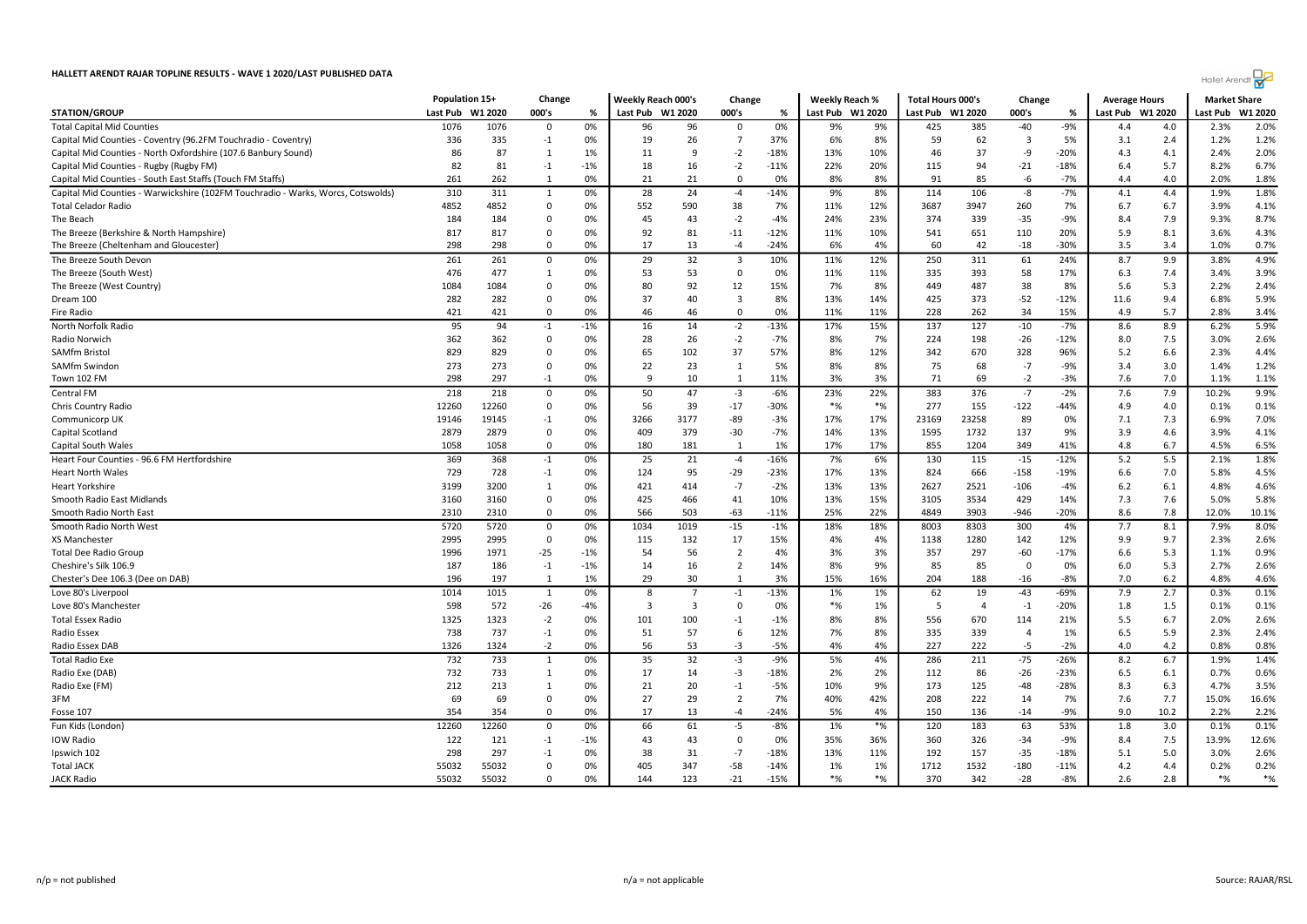

|                                  | Population 15+ |         | Change       |       | Weekly Reach 000's |                | Change                  |               | <b>Weekly Reach %</b> |             | <b>Total Hours 000's</b> |                | Change         |        | <b>Average Hours</b> |         | <b>Market Share</b> |         |
|----------------------------------|----------------|---------|--------------|-------|--------------------|----------------|-------------------------|---------------|-----------------------|-------------|--------------------------|----------------|----------------|--------|----------------------|---------|---------------------|---------|
| <b>STATION/GROUP</b>             | Last Pub       | W1 2020 | 000's        | %     | Last Pub W1 2020   |                | 000's                   | %             | Last Pub              | W1 2020     | Last Pub W1 2020         |                | 000's          | %      | Last Pub W1 2020     |         | Last Pub            | W1 2020 |
| <b>JACK Local</b>                | 524            | 525     | 1            | 0%    | 88                 | 88             | 0                       | 0%            | 17%                   | 17%         | 488                      | 461            | $-27$          | $-6%$  | 5.5                  | 5.2     | 4.8%                | 4.9%    |
| JACK 2 Hits Oxfordshire          | 524            | 525     | 1            | 0%    | 28                 | 31             | -3                      | 11%           | 5%                    | 6%          | 94                       | 100            | 6              | 6%     | 3.3                  | 3.2     | 0.9%                | 1.1%    |
| 106 JACKfm (Oxford)              | 524            | 525     | 1            | 0%    | 68                 | 65             | $-3$                    | $-4%$         | 13%                   | 12%         | 380                      | 348            | $-32$          | $-8%$  | 5.6                  | 5.3     | 3.7%                | 3.7%    |
| JACK 3                           | 524            | 525     | 1            | 0%    | $\overline{2}$     | $\overline{3}$ | $\mathbf{1}$            | 50%           | $*$ %                 | 1%          | 14                       | 13             | $-1$           | $-7%$  | 6.8                  | 5.1     | 0.1%                | 0.1%    |
| <b>Union JACK</b>                | 55032          | 55032   | $\Omega$     | 0%    | 179                | 146            | $-33$                   | $-18%$        | $*$ %                 | $*$ %       | 856                      | 777            | $-79$          | $-9%$  | 4.8                  | 5.3     | 0.1%                | 0.1%    |
| Kingdom FM                       | 293            | 293     | 0            | 0%    | 55                 | 56             | 1                       | 2%            | 19%                   | 19%         | 256                      | 338            | 82             | 32%    | 4.7                  | $6.0\,$ | 5.9%                | 8.2%    |
| <b>KMFM</b>                      | 1344           | 1344    | $\Omega$     | 0%    | 193                | 198            | .5                      | 3%            | 14%                   | 15%         | 1136                     | 998            | $-138$         | $-12%$ | 5.9                  | 5.0     | 4.2%                | 3.6%    |
| <b>Lincs FM Group</b>            | 2028           | 2028    | $\Omega$     | 0%    | 485                | 487            | $\overline{2}$          | 0%            | 24%                   | 24%         | 5202                     | 5240           | 38             | 1%     | 10.7                 | 10.8    | 12.7%               | 12.8%   |
| Dearne FM                        | 245            | 245     | 0            | 0%    | 46                 | 44             | $-2$                    | $-4%$         | 19%                   | 18%         | 435                      | 486            | 51             | 12%    | 9.5                  | 11.1    | 8.8%                | 9.9%    |
| Lincs FM 102.2                   | 950            | 950     | $\Omega$     | 0%    | 272                | 292            | 20                      | 7%            | 29%                   | 31%         | 3033                     | 3247           | 214            | 7%     | 11.2                 | 11.1    | 15.5%               | 16.0%   |
| <b>Ridings FM</b>                | 309            | 309     | 0            | 0%    | 27                 | 36             | 9                       | 33%           | 9%                    | 12%         | 219                      | 322            | 103            | 47%    | 8.0                  | 8.9     | 3.3%                | 5.2%    |
| Rother FM                        | 211            | 211     | $\mathbf 0$  | 0%    | 37                 | 31             | -6                      | $-16%$        | 18%                   | 15%         | 412                      | 330            | $-82$          | $-20%$ | 11.1                 | 10.5    | 10.5%               | 8.6%    |
| Trax FM                          | 380            | 381     | 1            | 0%    | 81                 | 81             | $\Omega$                | 0%            | 21%                   | 21%         | 666                      | 567            | -99            | $-15%$ | 8.2                  | 7.0     | 9.4%                | 7.6%    |
| Love Sport London                | 12260          | 12260   | 0            | 0%    | 32                 | 30             | $-2$                    | $-6%$         | $*$ %                 | $*$ %       | 78                       | 67             | $-11$          | $-14%$ | 2.5                  | 2.3     | $*%$                | $*$ %   |
| Total Lyca                       | 12260          | 12260   | $\mathbf 0$  | 0%    | 157                | 150            | $-7$                    | $-4%$         | 1%                    | 1%          | 1067                     | 829            | $-238$         | $-22%$ | 6.8                  | 5.5     | 0.5%                | 0.4%    |
| 1035 Dilse Radio                 | 12260          | 12260   | 0            | 0%    | 84                 | 42             | $-42$                   | -50%          | 1%                    | $*%$        | 530                      | 218            | -312           | -59%   | 6.3                  | 5.2     | 0.3%                | 0.1%    |
| 1458 Lyca Radio                  | 12260          | 12260   | 0            | 0%    | 74                 | 92             | 18                      | 24%           | 1%                    | 1%          | 248                      | 388            | 140            | 56%    | 3.3                  | 4.2     | 0.1%                | 0.2%    |
| Time FM 107.5                    | 477            | 478     | 1            | 0%    | 27                 | 30             | $\overline{\mathbf{3}}$ | 11%           | 6%                    | 6%          | 332                      | 417            | 85             | 26%    | 12.1                 | 14.1    | 4.4%                | 5.7%    |
| Radio Mansfield 103.2            | 163            | 164     | $\mathbf{1}$ | 1%    | 30                 | 29             | $-1$                    | $-3%$         | 19%                   | 18%         | 267                      | 202            | $-65$          | $-24%$ | 8.8                  | 7.0     | 7.8%                | 6.2%    |
| Manx Radio                       | 69             | 69      | $\mathbf 0$  | 0%    | 31                 | 30             | $-1$                    | $-3%$         | 44%                   | 43%         | 263                      | 278            | 15             | 6%     | 8.6                  | 9.4     | 19.0%               | 20.7%   |
| Mi-Soul                          | 12260          | 12260   | 0            | 0%    | 56                 | 49             | $-7$                    | $-13%$        | $*$ %                 | $*$ %       | 257                      | 206            | $-51$          | $-20%$ | 4.6                  | 4.2     | 0.1%                | 0.1%    |
| More Radio                       | 522            | 515     | $-7$         | $-1%$ | 62                 | 71             | 9                       | 15%           | 12%                   | 14%         | 827                      | 587            | $-240$         | $-29%$ | 13.3                 | 8.3     | 7.7%                | 5.4%    |
| <b>Nation Broadcasting Group</b> | 19651          | 19647   | $-4$         | 0%    | 731                | 661            | $-70$                   | $-10%$        | 4%                    | 3%          | 4758                     | 4316           | $-442$         | -9%    | 6.5                  | 6.5     | 1.4%                | 1.3%    |
| The Breeze (Solent)              | 1209           | 1209    | 0            | 0%    | 56                 | 62             | 6                       | 11%           | 5%                    | 5%          | 488                      | 430            | $-58$          | $-12%$ | 8.7                  | 6.9     | 2.0%                | 1.8%    |
| 106.3 Bridge FM                  | 132            | 132     | $\mathbf 0$  | 0%    | 22                 | 23             | $\overline{1}$          | 5%            | 17%                   | 17%         | 100                      | 128            | 28             | 28%    | 4.4                  | 5.6     | 4.0%                | 5.0%    |
| Radio Carmarthenshire            | 139            | 138     | $-1$         | $-1%$ | 26                 | 25             | $-1$                    | $-4%$         | 19%                   | 18%         | 170                      | 160            | $-10$          | $-6%$  | 6.4                  | 6.3     | 6.6%                | 6.4%    |
| Dragon Radio Wales               | 2622           | 2622    | 0            | 0%    | 62                 | 61             | $-1$                    | $-2%$         | 2%                    | 2%          | 353                      | 308            | $-45$          | $-13%$ | 5.7                  | 5.1     | 0.7%                | 0.6%    |
| KCFM                             | 465            | 464     | $-1$         | 0%    | 62                 | 59             | $-3$                    | $-5%$         | 13%                   | 13%         | 494                      | 428            | $-66$          | $-13%$ | 7.9                  | 7.3     | 5.9%                | 5.3%    |
| Nation Radio London              | 12260          | 12260   | $\mathbf 0$  | 0%    | 3                  | $\overline{3}$ | $\Omega$                | 0%            | $*$ %                 | $*$ %       | $\overline{2}$           | $\overline{2}$ | $\Omega$       | 0%     | 0.5                  | 0.5     | $*$ %               | $*$ %   |
| Nation Radio Scotland            | 1856           | 1855    | $-1$         | 0%    | 50                 | 36             | $-14$                   | $-28%$        | 3%                    | 2%          | 378                      | 316            | $-62$          | $-16%$ | 7.6                  | 8.8     | 1.3%                | 1.1%    |
| <b>Nation Radio Wales</b>        | 1760           | 1760    | $\mathbf 0$  | 0%    | 155                | 171            | 16                      | 10%           | 9%                    | 10%         | 751                      | 995            | 244            | 32%    | 4.8                  | 5.8     | 2.4%                | 3.2%    |
| 102.5 Radio Pembrokeshire        | 102            | 102     | 0            | 0%    | 32                 | 32             | $\mathbf 0$             | 0%            | 31%                   | 31%         | 176                      | 197            | 21             | 12%    | 5.5                  | $6.2$   | 7.9%                | 9.2%    |
| Sam FM South Coast               | 2189           | 2183    | -6           | 0%    | 167                | 168            | $\overline{1}$          | 1%            | 8%                    | 8%          | 812                      | 836            | 24             | 3%     | 4.9                  | 5.0     | 1.9%                | 1.9%    |
| Sun FM Radio                     | 269            | 270     | 1            | 0%    | 54                 | 54             | $\Omega$                | 0%            | 20%                   | 20%         | 492                      | 477            | $-15$          | $-3%$  | 9.2                  | 8.8     | 10.5%               | 10.2%   |
| Swansea Bay Radio                | 479            | 480     | $\mathbf{1}$ | 0%    | 24                 | 23             | $-1$                    | $-4%$         | 5%                    | 5%          | 117                      | 118            | 1              | 1%     | 4.8                  | 5.1     | 1.4%                | 1.4%    |
| Original 106 (Aberdeen)          | 346            | 347     | 1            | 0%    | 80                 | 81             | -1                      | 1%            | 23%                   | 23%         | 930                      | 990            | 60             | 6%     | 11.6                 | 12.3    | 13.9%               | 14.2%   |
|                                  | 12260          | 12260   | 0            | 0%    | 98                 |                | 10                      |               |                       |             | 502                      | 511            | 9              | 2%     |                      | 4.7     |                     | 0.3%    |
| Total Panjab Radio<br>Asian FX   | 12260          | 12260   | $\Omega$     | 0%    | 40                 | 108<br>36      | $-4$                    | 10%<br>$-10%$ | 1%<br>$*$ %           | 1%<br>$*$ % | 70                       | 73             | $\overline{3}$ | 4%     | 5.1<br>1.8           | 2.0     | 0.3%<br>$*_{\%}$    | $*$ %   |
| Panjab Radio                     | 12260          | 12260   | $\mathbf 0$  | 0%    | 73                 | 75             | $\overline{2}$          | 3%            | 1%                    | 1%          | 433                      | 438            | 5              | 1%     | 5.9                  | 5.8     | 0.2%                | 0.2%    |
| Peak 107 FM                      | 423            | 424     | 1            | 0%    | 60                 | 63             | $\overline{3}$          | 5%            | 14%                   | 15%         | 565                      | 539            | $-26$          | $-5%$  | 9.4                  | 8.5     | 7.0%                | 6.8%    |
|                                  |                |         |              |       |                    |                |                         |               |                       |             |                          |                |                |        |                      |         |                     |         |
| Radio Plymouth                   | 262            | 261     | $-1$         | 0%    | 35                 | 35             | 0                       | 0%            | 13%                   | 13%         | 344                      | 245            | -99            | $-29%$ | 9.8                  | 7.1     | 5.6%                | 4.3%    |
| Premier Christian Radio          | 12260          | 12260   | $\mathbf 0$  | 0%    | 102                | 121            | 19                      | 19%           | 1%                    | 1%          | 297                      | 425            | 128            | 43%    | 2.9                  | 3.5     | 0.1%                | 0.2%    |
| Pulse 1 (was The Pulse)          | 729            | 730     | 1            | 0%    | 140                | 125            | $-15$                   | $-11%$        | 19%                   | 17%         | 985                      | 787            | $-198$         | $-20%$ | 7.1                  | 6.3     | 7.5%                | 5.9%    |
| Pulse <sub>2</sub>               | 729            | 730     | $\mathbf{1}$ | 0%    | 40                 | 35             | $-5$                    | $-13%$        | 6%                    | 5%          | 244                      | 195            | $-49$          | $-20%$ | 6.0                  | 5.6     | 1.9%                | 1.5%    |
| Pulse 80's                       | 729            | 730     | 1            | 0%    | 13                 | 13             | $\mathbf 0$             | 0%            | 2%                    | 2%          | 26                       | 23             | $-3$           | $-12%$ | 1.9                  | 1.8     | 0.2%                | 0.2%    |
| Q Radio                          | 1216           | 1208    | -8           | $-1%$ | 300                | 299            | $-1$                    | 0%            | 25%                   | 25%         | 2005                     | 2206           | 201            | 10%    | 6.7                  | 7.4     | 9.9%                | 10.5%   |
| Revolution 96.2                  | 491            | 490     | $-1$         | 0%    | 23                 | 22             | $-1$                    | $-4%$         | 5%                    | 5%          | 120                      | 121            | 1              | 1%     | 5.3                  | 5.5     | 1.6%                | 1.6%    |
| Signal 80's                      | 812            | 812     | $\mathbf 0$  | 0%    | 16                 | 16             | $\Omega$                | 0%            | 2%                    | 2%          | 64                       | 67             | $\overline{3}$ | 5%     | 4.0                  | 4.1     | 0.4%                | 0.4%    |
| Signal 107                       | 1054           | 1053    | $-1$         | 0%    | 40                 | 40             | $\Omega$                | 0%            | 4%                    | 4%          | 266                      | 257            | -9             | $-3%$  | 6.6                  | 6.4     | 1.4%                | 1.4%    |
| Signal One                       | 812            | 812     | $\Omega$     | 0%    | 212                | 216            | 4                       | 2%            | 26%                   | 27%         | 2201                     | 2197           | $-4$           | 0%     | 10.4                 | 10.2    | 13.4%               | 13.4%   |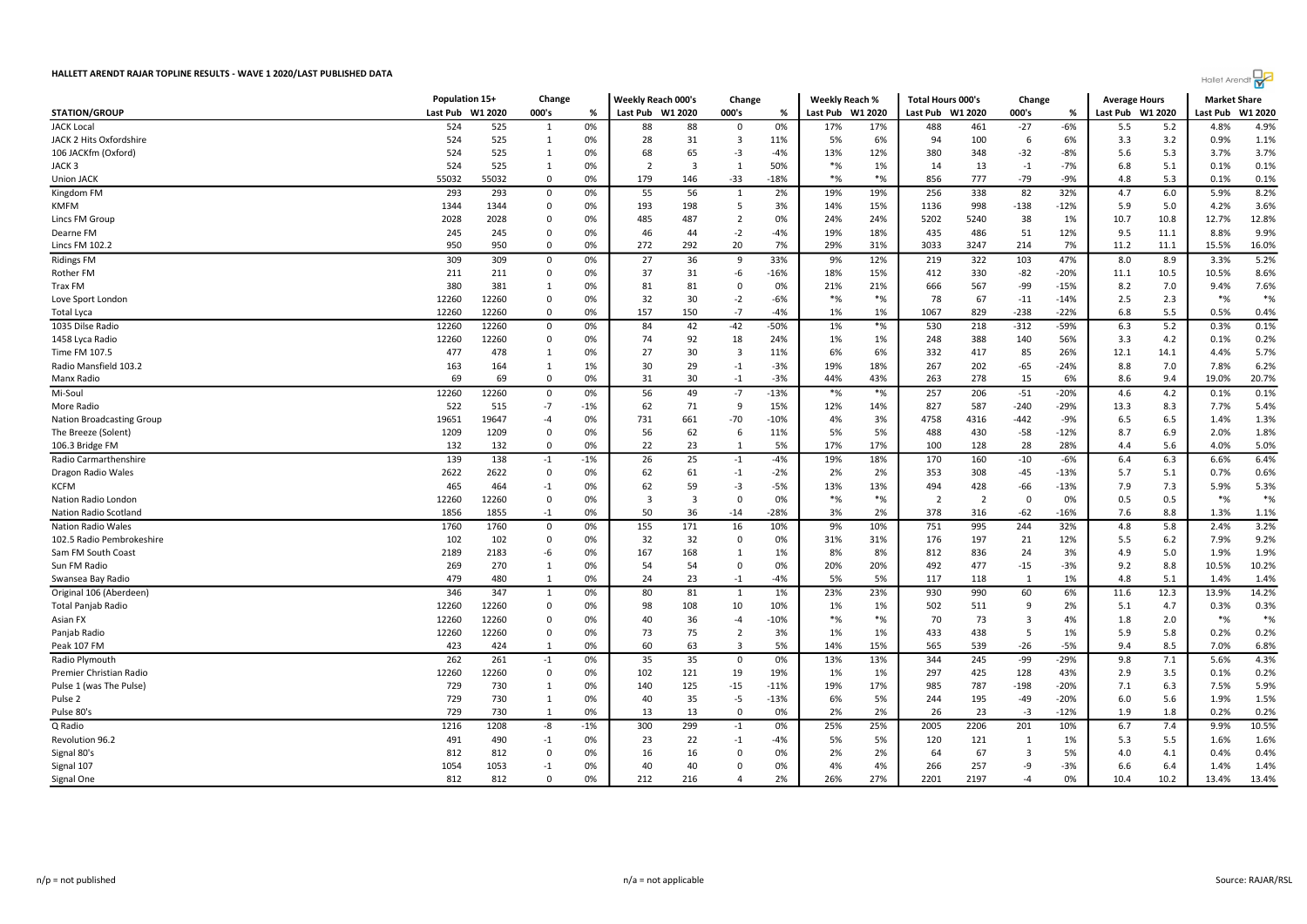

|                           | Population 15+ |                  | Change      |       | Weekly Reach 000's |     | Change |        | <b>Weekly Reach %</b> |     | <b>Total Hours 000's</b> |      | Change         |        | <b>Average Hours</b> |                  | <b>Market Share</b> |                  |
|---------------------------|----------------|------------------|-------------|-------|--------------------|-----|--------|--------|-----------------------|-----|--------------------------|------|----------------|--------|----------------------|------------------|---------------------|------------------|
| <b>STATION/GROUP</b>      |                | Last Pub W1 2020 | 000's       | %     | Last Pub W1 2020   |     | 000's  | %      | Last Pub W1 2020      |     | Last Pub W1 2020         |      | 000's          | %      |                      | Last Pub W1 2020 |                     | Last Pub W1 2020 |
| Signal Two                | 812            | 812              | 0           | 0%    | 58                 | 53  | -5     | $-9%$  | 7%                    | 7%  | 433                      | 437  | $\overline{4}$ | 1%     | 7.5                  | 8.2              | 2.6%                | 2.7%             |
| Swansea Sound - 1170 MW   | 479            | 480              |             | 0%    | 29                 | 25  |        | $-14%$ | 6%                    | 5%  | 128                      | 129  |                | 1%     | 4.4                  | 5.2              | 1.5%                | 1.5%             |
| <b>Tindle Radio Group</b> | 141            | 142              |             | 1%    | 81                 | 84  |        | 4%     | 57%                   | 60% | 851                      | 920  | 69             | 8%     | 10.5                 | 10.9             | 34.2%               | 36.1%            |
| Channel 103 FM            | 89             | 90               |             | 1%    | 53                 | 54  |        | 2%     | 60%                   | 61% | 530                      | 541  | 11             | 2%     | 10.0                 | 9.9              | 33.3%               | 33.7%            |
| Island FM 104.7           | 52             | 52               | 0           | 0%    | 28                 | 30  |        | 7%     | 54%                   | 58% | 321                      | 378  | 57             | 18%    | 11.5                 | 12.6             | 35.9%               | 40.4%            |
| 107.4 Tower FM            | 451            | 446              | $-5$        | -1%   | 32                 | 30  | $-2$   | $-6%$  | 7%                    | 7%  | 253                      | 172  | $-81$          | $-32%$ | 7.9                  | 5.8              | 3.2%                | 2.2%             |
| <b>Total UKRD</b>         | 2479           | 2480             |             | 0%    | 723                | 713 | -10    | $-1%$  | 29%                   | 29% | 5175                     | 5185 | 10             | 0%     | 7.2                  | 7.3              | 10.0%               | 10.2%            |
| Eagle 80s                 | 510            | 511              |             | 0%    |                    |     |        | 0%     | 1%                    | 1%  | 48                       | 23   | $-25$          | $-52%$ | 6.8                  | 3.2              | 0.5%                | 0.2%             |
| Eagle Radio               | 510            | 510              |             | 0%    | 108                | 111 |        | 3%     | 21%                   | 22% | 675                      | 735  | 60             | 9%     | 6.3                  | 6.6              | 7.0%                | 7.9%             |
| <b>KL.FM 96.7</b>         | 189            | 190              |             | $1\%$ | 55                 | 54  | $-1$   | $-2%$  | 29%                   | 29% | 392                      | 422  | 30             | 8%     | 7.2                  | 7.8              | 8.6%                | 9.5%             |
| Minster FM                | 363            | 363              | $\mathbf 0$ | 0%    | 78                 | 74  |        | -5%    | 21%                   | 20% | 518                      | 451  | $-67$          | $-13%$ | 6.7                  | 6.1              | 8.0%                | 7.4%             |
| Mix 96                    | 143            | 144              |             | 1%    | 50                 | 46  |        | -8%    | 35%                   | 32% | 321                      | 326  |                | 2%     | 6.4                  | 7.1              | 11.8%               | 11.0%            |
| Pirate FM                 | 503            | 503              | 0           | 0%    | 157                | 162 |        | 3%     | 31%                   | 32% | 1133                     | 1150 | 17             | 2%     | 7.2                  | 7.1              | 10.2%               | 10.7%            |
| Pirate 80s                | 503            | 503              | 0           | 0%    | 13                 | 14  |        | 8%     | 3%                    | 3%  | 94                       | 106  | 12             | 13%    | 7.2                  | 7.6              | 0.8%                | 1.0%             |
| Spire FM                  | 124            | 123              | $-1$        | -1%   | 44                 | 46  |        | 5%     | 36%                   | 38% | 337                      | 338  |                | 0%     | 7.6                  | 7.3              | 12.3%               | 12.1%            |
| Spirit FM                 | 198            | 198              | $\mathbf 0$ | 0%    | 56                 | 58  |        | 4%     | 28%                   | 29% | 483                      | 542  | 59             | 12%    | 8.6                  | 9.3              | 11.6%               | 13.2%            |
| 97.2 Stray FM             | 211            | 211              | 0           | 0%    | 51                 | 49  | -2     | $-4%$  | 24%                   | 23% | 359                      | 320  | $-39$          | $-11%$ | 7.1                  | 6.5              | 7.4%                | 6.9%             |
| <b>Wessex FM</b>          | 126            | 126              | $\Omega$    | 0%    | 50                 | 47  |        | -6%    | 40%                   | 37% | 358                      | 343  | $-15$          | -4%    | 7.1                  | 7.4              | 12.8%               | 12.1%            |
| Yorkshire Coast Radio     | 113            | 113              |             | 0%    | 47                 | 49  |        | 4%     | 41%                   | 43% | 356                      | 376  | 20             | 6%     | 7.6                  | 7.7              | 15.1%               | 16.1%            |
| The Voice                 | 156            | 156              | $\mathbf 0$ | 0%    | 13                 | 12  | $-1$   | -8%    | 8%                    | 8%  | 79                       | 92   | 13             | 16%    | 6.0                  | 7.6              | 2.7%                | 2.9%             |
| Wave FM Total             | 234            | 234              | $^{\circ}$  | 0%    | 16                 | 18  |        | 13%    | 7%                    | 8%  | 63                       | 86   | 23             | 37%    | 3.9                  | 4.7              | 1.8%                | 2.5%             |
| Wave FM (Dundee)          | 144            | 144              | 0           | 0%    | 12                 | 14  |        | 17%    | 9%                    | 10% | 50                       | 69   | 19             | 38%    | 4.1                  | 4.9              | 2.5%                | 3.4%             |
| Wave FM (Perth)           | 90             | 89               | $-1$        | -1%   |                    |     |        | 0%     | 4%                    | 5%  | 13                       | 17   |                | 31%    | 3.5                  | 4.1              | 0.9%                | 1.2%             |
| 96.4 FM The Wave          | 479            | 480              |             | 0%    | 114                | 112 | $-2$   | $-2%$  | 24%                   | 23% | 840                      | 849  | 9              | 1%     | 7.4                  | 7.5              | 10.1%               | 9.8%             |
| Radio Wave 96.5 FM        | 234            | 234              | $\Omega$    | 0%    | 46                 | 49  |        | 7%     | 20%                   | 21% | 358                      | 368  | 10             | 3%     | 7.8                  | 7.5              | 7.5%                | 7.7%             |
| Wave 80's                 | 479            | 480              |             | 0%    |                    |     |        | 14%    | 1%                    | 2%  | 32                       | 36   |                | 13%    | 4.7                  | 4.6              | 0.4%                | 0.4%             |
| 107.2 Wire FM             | 275            | 276              |             | 0%    | 42                 | 42  |        | 0%     | 15%                   | 15% | 217                      | 281  | 64             | 29%    | 5.2                  | 6.7              | 4.3%                | 5.5%             |
| 102.4 Wish FM             | 456            | 457              |             | 0%    | 50                 | 61  | 11     | 22%    | 11%                   | 13% | 278                      | 299  | 21             | 8%     | 5.5                  | 4.9              | 3.4%                | 3.7%             |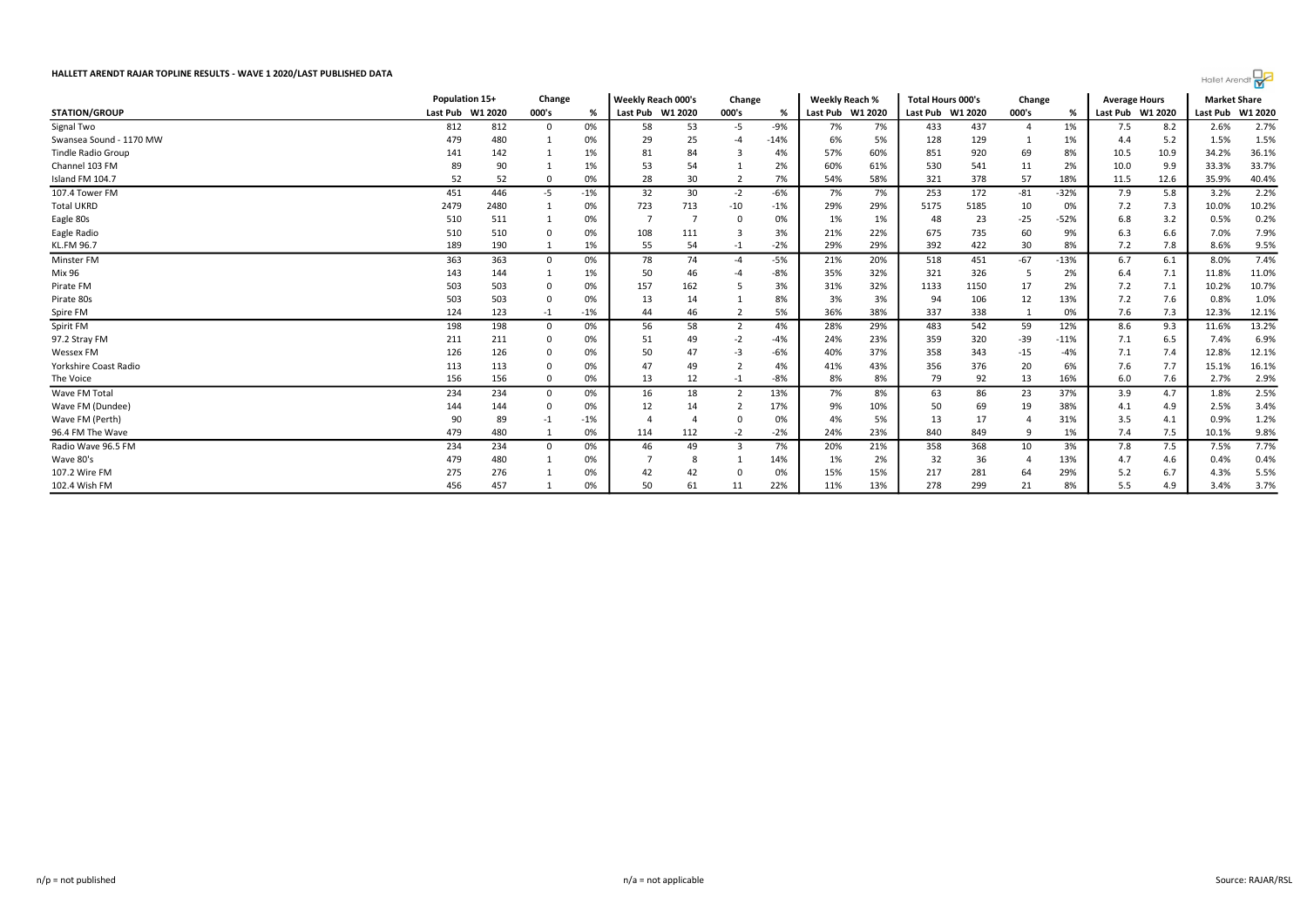| 000's<br>W1 2020<br>W1 2020<br>000's<br>W1 2020<br>Last Pub<br>W1 2020<br>%<br>Last Pub<br>000's<br>%<br>Last Pub<br>Last Pub<br>W1 2020<br>Last Pub<br>Last Pub<br>W1 2020<br>%<br>5.8%<br>44615<br>44617<br>0%<br>5785<br>149<br>3%<br>13%<br>13%<br>43342<br>46546<br>3204<br>7%<br>8.0<br>5.4%<br>2<br>5636<br>7.7<br>5.6%<br>845<br>850<br>5<br>1%<br>93<br>$-14$<br>$-13%$<br>13%<br>11%<br>643<br>840<br>197<br>31%<br>6.0<br>9.0<br>4.3%<br>107<br>12%<br>4.6%<br>934<br>935<br>0%<br>109<br>2%<br>12%<br>807<br>787<br>$-20$<br>$-2%$<br>7.4<br>4.8%<br>111<br>7.1<br>$\mathbf{1}$<br>12%<br>$-26%$<br>760<br>0%<br>92<br>88<br>$-4%$<br>12%<br>1157<br>854<br>$-303$<br>12.5<br>9.8<br>7.3%<br>5.2%<br>760<br>$\Omega$<br>$-4$<br>8.2%<br>477<br>477<br>0%<br>113<br>96<br>$-17$<br>$-15%$<br>24%<br>20%<br>1261<br>809<br>$-452$<br>$-36%$<br>8.4<br>12.0%<br>$\mathbf 0$<br>11.2<br>4.5<br>3.0%<br>5<br>83<br>85<br>2%<br>458<br>381<br>$-77$<br>5.5<br>3.5%<br>740<br>745<br>1%<br>$\overline{2}$<br>11%<br>11%<br>$-17%$<br>729<br>9.4%<br>404<br>401<br>$-3$<br>$-1%$<br>90<br>96<br>6<br>7%<br>22%<br>24%<br>777<br>$-48$<br>$-6%$<br>8.6<br>7.6<br>10.6%<br>0%<br>108<br>$-4%$<br>17%<br>16%<br>958<br>8.3%<br>669<br>670<br>112<br>1217<br>$-259$<br>$-21%$<br>10.8<br>8.9<br>9.4%<br>1<br>$-4$<br>8.5%<br>1007<br>1006<br>174<br>172<br>$-1%$<br>17%<br>17%<br>1650<br>1724<br>74<br>9.5<br>7.7%<br>$-1$<br>0%<br>$-2$<br>4%<br>10.0<br>173<br>$-13$<br>13%<br>6.0%<br>1347<br>1347<br>0<br>0%<br>186<br>$-7%$<br>14%<br>1906<br>1592<br>$-314$<br>$-16%$<br>10.2<br>9.2<br>6.8%<br>9.3%<br>$-1%$<br>88<br>83<br>$-6%$<br>16%<br>1%<br>12.3<br>515<br>511<br>$-4$<br>$-5$<br>17%<br>1007<br>1019<br>12<br>11.5<br>9.1%<br>522<br>0%<br>$-18$<br>18%<br>967<br>696<br>$-271$<br>9.4%<br>7.5%<br>522<br>$\Omega$<br>109<br>91<br>$-17%$<br>21%<br>$-28%$<br>8.8<br>7.6<br>767<br>127<br>152<br>20%<br>17%<br>20%<br>1231<br>$-180$<br>10.9%<br>9.1%<br>766<br>0%<br>25<br>1411<br>$-13%$<br>11.1<br>8.1<br>$-1$<br>3.6%<br>1526<br>0%<br>200<br>215<br>15<br>8%<br>13%<br>14%<br>1273<br>1146<br>$-127$<br>6.4<br>5.3<br>4.0%<br>1526<br>0<br>$-10%$<br>12%<br>8.2<br>1198<br>1198<br>0<br>0%<br>153<br>148<br>$-5$<br>$-3%$<br>13%<br>1218<br>106<br>10%<br>7.2<br>4.9%<br>5.7%<br>1112<br>28<br>12%<br>1248<br>7.4<br>6.0<br>4.1%<br>1668<br>1668<br>0%<br>168<br>196<br>17%<br>10%<br>1173<br>$-75$<br>$-6%$<br>4.3%<br>0<br>7.6%<br>881<br>150<br>15%<br>17%<br>1233<br>1184<br>$-49$<br>7.9<br>7.7%<br>882<br>0%<br>136<br>14<br>10%<br>$-4%$<br>9.1<br>$\mathbf{1}$<br>17%<br>12.1<br>11.4<br>8.9%<br>570<br>570<br>0%<br>105<br>97<br>-8<br>$-8%$<br>18%<br>1272<br>1103<br>$-13%$<br>10.4%<br>0<br>$-169$<br>12260<br>12260<br>0%<br>425<br>399<br>$-26$<br>$-6%$<br>3%<br>3%<br>1808<br>2188<br>380<br>21%<br>4.3<br>0.9%<br>1.1%<br>$\Omega$<br>5.5<br>0%<br>$-25$<br>$-11%$<br>$-29%$<br>6.1<br>3.3%<br>2273<br>2273<br>0<br>228<br>203<br>10%<br>9%<br>1758<br>1242<br>-516<br>7.7<br>4.8%<br>8.8%<br>1702<br>0%<br>257<br>268<br>11<br>15%<br>16%<br>2719<br>2917<br>198<br>7%<br>10.6<br>10.9<br>8.6%<br>1701<br>$-1$<br>4%<br>$-26$<br>7.0%<br>1467<br>0<br>0%<br>218<br>17%<br>15%<br>1354<br>1590<br>236<br>17%<br>5.6<br>7.3<br>1467<br>244<br>$-11%$<br>5.6%<br>20%<br>10.6%<br>806<br>806<br>0%<br>163<br>q<br>6%<br>19%<br>1658<br>1865<br>207<br>12%<br>10.7<br>11.4<br>9.8%<br>$\Omega$<br>154<br>0%<br>87<br>1%<br>17%<br>17%<br>$-25$<br>8.5%<br>511<br>512<br>86<br>1026<br>1001<br>$-2%$<br>11.9<br>11.5<br>9.7%<br>1<br>$\overline{1}$<br>831<br>169<br>496<br>9.1%<br>832<br>0%<br>148<br>21<br>14%<br>18%<br>20%<br>1049<br>1545<br>47%<br>7.1<br>9.1<br>6.6%<br>1<br>537<br>8.7<br>6.6%<br>537<br>0<br>0%<br>84<br>73<br>$-11$<br>$-13%$<br>16%<br>14%<br>796<br>635<br>$-20%$<br>9.4<br>7.9%<br>$-161$<br>1328<br>1329<br>0%<br>173<br>24<br>16%<br>13%<br>1230<br>1161<br>$-69$<br>8.3<br>6.7<br>5.2%<br>149<br>11%<br>-6%<br>5.6%<br>1<br>100<br>27<br>37%<br>985<br>11.6%<br>418<br>418<br>0%<br>73<br>17%<br>24%<br>491<br>494<br>101%<br>6.7<br>9.8<br>5.7%<br>0<br>1828<br>1968<br>5.4%<br>1827<br>$-1$<br>0%<br>191<br>205<br>14<br>7%<br>10%<br>11%<br>2068<br>$-100$<br>$-5%$<br>10.8<br>9.6<br>5.6%<br>466<br>53<br>$-7$<br>$-13%$<br>10%<br>$-59$<br>$-12%$<br>9.3<br>4.3%<br>466<br>0<br>0%<br>46<br>11%<br>484<br>425<br>9.1<br>4.9%<br>7.8%<br>127<br>7.6<br>626<br>626<br>0<br>0%<br>117<br>10<br>9%<br>19%<br>20%<br>934<br>964<br>30<br>3%<br>8.0<br>7.4%<br>83<br>8.3%<br>552<br>552<br>0%<br>98<br>15<br>18%<br>15%<br>18%<br>702<br>965<br>263<br>37%<br>8.4<br>9.8<br>6.2%<br>0<br>237<br>595<br>4.2%<br>2648<br>2647<br>0%<br>223<br>14<br>6%<br>8%<br>9%<br>1650<br>2245<br>36%<br>7.4<br>9.5<br>3.1%<br>$-1$<br>773<br>5.2%<br>795<br>0%<br>115<br>111<br>$-3%$<br>14%<br>798<br>$-25$<br>$-3%$<br>7.0<br>7.0<br>5.2%<br>796<br>1<br>$-4$<br>14%<br>1406<br>$\Omega$<br>0%<br>132<br>8%<br>9%<br>900<br>1171<br>271<br>7.6<br>8.9<br>3.6%<br>4.6%<br>1406<br>119<br>13<br>11%<br>30%<br>3.3%<br>$-20$<br>7.5<br>0%<br>166<br>7%<br>1245<br>7%<br>3.2%<br>2428<br>2428<br>0<br>186<br>$-11%$<br>8%<br>1165<br>80<br>6.3<br>2.4%<br>596<br>0%<br>80<br>69<br>$-11$<br>$-14%$<br>13%<br>11%<br>327<br>310<br>$-17$<br>4.1<br>4.5<br>2.7%<br>596<br>0<br>$-5%$<br>13%<br>5.4%<br>544<br>544<br>$\Omega$<br>0%<br>80<br>72<br>-8<br>$-10%$<br>15%<br>490<br>550<br>60<br>12%<br>6.1<br>7.7<br>4.7%<br>52<br>0%<br>$-6%$<br>29%<br>158<br>10.5<br>10.6<br>16.9%<br><b>BBC Radio Guernsey</b><br>52<br>0<br>16<br>15<br>31%<br>167<br>-9<br>$-5%$<br>18.7%<br>$-1$<br>89<br>27<br>26<br>252<br>277<br>17.2%<br>90<br>1%<br>$-4%$<br>30%<br>29%<br>25<br>10%<br>9.4<br>10.8<br>15.8%<br>1<br>$-1$<br>6.7%<br>825<br>58<br>4746<br>635<br>5.8<br>4593<br>4595<br>$\overline{2}$<br>0%<br>767<br>8%<br>17%<br>18%<br>4111<br>15%<br>5.4<br>5.8%<br>19.3%<br>1516<br>1516<br>0%<br>516<br>510<br>-6<br>$-1%$<br>34%<br>34%<br>5005<br>5118<br>113<br>2%<br>9.7<br>10.0<br>19.4%<br>$\Omega$<br>2622<br>2622<br>0%<br>327<br>12%<br>2667<br>2834<br>167<br>5.9%<br>17<br>5%<br>13%<br>6%<br>8.2<br>8.2<br>5.5%<br>$\Omega$<br>344<br>2622<br>2622<br>0%<br>5%<br>138<br>10.2<br>2.5%<br>109<br>119<br>10<br>9%<br>4%<br>1075<br>1213<br>13%<br>9.9<br>2.2%<br>$\Omega$ |                                      | Population 15+ | Change | Weekly Reach 000's | Change | <b>Weekly Reach %</b> | <b>Total Hours 000's</b> | Change | <b>Average Hours</b> | <b>Market Share</b> |  |
|-------------------------------------------------------------------------------------------------------------------------------------------------------------------------------------------------------------------------------------------------------------------------------------------------------------------------------------------------------------------------------------------------------------------------------------------------------------------------------------------------------------------------------------------------------------------------------------------------------------------------------------------------------------------------------------------------------------------------------------------------------------------------------------------------------------------------------------------------------------------------------------------------------------------------------------------------------------------------------------------------------------------------------------------------------------------------------------------------------------------------------------------------------------------------------------------------------------------------------------------------------------------------------------------------------------------------------------------------------------------------------------------------------------------------------------------------------------------------------------------------------------------------------------------------------------------------------------------------------------------------------------------------------------------------------------------------------------------------------------------------------------------------------------------------------------------------------------------------------------------------------------------------------------------------------------------------------------------------------------------------------------------------------------------------------------------------------------------------------------------------------------------------------------------------------------------------------------------------------------------------------------------------------------------------------------------------------------------------------------------------------------------------------------------------------------------------------------------------------------------------------------------------------------------------------------------------------------------------------------------------------------------------------------------------------------------------------------------------------------------------------------------------------------------------------------------------------------------------------------------------------------------------------------------------------------------------------------------------------------------------------------------------------------------------------------------------------------------------------------------------------------------------------------------------------------------------------------------------------------------------------------------------------------------------------------------------------------------------------------------------------------------------------------------------------------------------------------------------------------------------------------------------------------------------------------------------------------------------------------------------------------------------------------------------------------------------------------------------------------------------------------------------------------------------------------------------------------------------------------------------------------------------------------------------------------------------------------------------------------------------------------------------------------------------------------------------------------------------------------------------------------------------------------------------------------------------------------------------------------------------------------------------------------------------------------------------------------------------------------------------------------------------------------------------------------------------------------------------------------------------------------------------------------------------------------------------------------------------------------------------------------------------------------------------------------------------------------------------------------------------------------------------------------------------------------------------------------------------------------------------------------------------------------------------------------------------------------------------------------------------------------------------------------------------------------------------------------------------------------------------------------------------------------------------------------------------------------------------------------------------------------------------------------------------------------------------------------------------------------------------------------------------------------------------------------------------------------------------------------------------------------------------------------------------------------------------------------------------------------------------------------------------------------------------------------------------------------------------------------------------------------------------------------------------------------------------------------------------------------------------------------------------------------------------------------------------------------------------------------------------------------------------------------------------------------------------------------------------------------------------------------------------------------------------------------------------------------------------------------------------------------------------------------------------------------------------------------|--------------------------------------|----------------|--------|--------------------|--------|-----------------------|--------------------------|--------|----------------------|---------------------|--|
|                                                                                                                                                                                                                                                                                                                                                                                                                                                                                                                                                                                                                                                                                                                                                                                                                                                                                                                                                                                                                                                                                                                                                                                                                                                                                                                                                                                                                                                                                                                                                                                                                                                                                                                                                                                                                                                                                                                                                                                                                                                                                                                                                                                                                                                                                                                                                                                                                                                                                                                                                                                                                                                                                                                                                                                                                                                                                                                                                                                                                                                                                                                                                                                                                                                                                                                                                                                                                                                                                                                                                                                                                                                                                                                                                                                                                                                                                                                                                                                                                                                                                                                                                                                                                                                                                                                                                                                                                                                                                                                                                                                                                                                                                                                                                                                                                                                                                                                                                                                                                                                                                                                                                                                                                                                                                                                                                                                                                                                                                                                                                                                                                                                                                                                                                                                                                                                                                                                                                                                                                                                                                                                                                                                                                                                                                                                                     | <b>STATION/GROUP</b>                 |                |        |                    |        |                       |                          |        |                      |                     |  |
|                                                                                                                                                                                                                                                                                                                                                                                                                                                                                                                                                                                                                                                                                                                                                                                                                                                                                                                                                                                                                                                                                                                                                                                                                                                                                                                                                                                                                                                                                                                                                                                                                                                                                                                                                                                                                                                                                                                                                                                                                                                                                                                                                                                                                                                                                                                                                                                                                                                                                                                                                                                                                                                                                                                                                                                                                                                                                                                                                                                                                                                                                                                                                                                                                                                                                                                                                                                                                                                                                                                                                                                                                                                                                                                                                                                                                                                                                                                                                                                                                                                                                                                                                                                                                                                                                                                                                                                                                                                                                                                                                                                                                                                                                                                                                                                                                                                                                                                                                                                                                                                                                                                                                                                                                                                                                                                                                                                                                                                                                                                                                                                                                                                                                                                                                                                                                                                                                                                                                                                                                                                                                                                                                                                                                                                                                                                                     | <b>BBC Local Radio in England</b>    |                |        |                    |        |                       |                          |        |                      |                     |  |
|                                                                                                                                                                                                                                                                                                                                                                                                                                                                                                                                                                                                                                                                                                                                                                                                                                                                                                                                                                                                                                                                                                                                                                                                                                                                                                                                                                                                                                                                                                                                                                                                                                                                                                                                                                                                                                                                                                                                                                                                                                                                                                                                                                                                                                                                                                                                                                                                                                                                                                                                                                                                                                                                                                                                                                                                                                                                                                                                                                                                                                                                                                                                                                                                                                                                                                                                                                                                                                                                                                                                                                                                                                                                                                                                                                                                                                                                                                                                                                                                                                                                                                                                                                                                                                                                                                                                                                                                                                                                                                                                                                                                                                                                                                                                                                                                                                                                                                                                                                                                                                                                                                                                                                                                                                                                                                                                                                                                                                                                                                                                                                                                                                                                                                                                                                                                                                                                                                                                                                                                                                                                                                                                                                                                                                                                                                                                     | <b>BBC Radio Berkshire</b>           |                |        |                    |        |                       |                          |        |                      |                     |  |
|                                                                                                                                                                                                                                                                                                                                                                                                                                                                                                                                                                                                                                                                                                                                                                                                                                                                                                                                                                                                                                                                                                                                                                                                                                                                                                                                                                                                                                                                                                                                                                                                                                                                                                                                                                                                                                                                                                                                                                                                                                                                                                                                                                                                                                                                                                                                                                                                                                                                                                                                                                                                                                                                                                                                                                                                                                                                                                                                                                                                                                                                                                                                                                                                                                                                                                                                                                                                                                                                                                                                                                                                                                                                                                                                                                                                                                                                                                                                                                                                                                                                                                                                                                                                                                                                                                                                                                                                                                                                                                                                                                                                                                                                                                                                                                                                                                                                                                                                                                                                                                                                                                                                                                                                                                                                                                                                                                                                                                                                                                                                                                                                                                                                                                                                                                                                                                                                                                                                                                                                                                                                                                                                                                                                                                                                                                                                     | <b>BBC Radio Bristol</b>             |                |        |                    |        |                       |                          |        |                      |                     |  |
|                                                                                                                                                                                                                                                                                                                                                                                                                                                                                                                                                                                                                                                                                                                                                                                                                                                                                                                                                                                                                                                                                                                                                                                                                                                                                                                                                                                                                                                                                                                                                                                                                                                                                                                                                                                                                                                                                                                                                                                                                                                                                                                                                                                                                                                                                                                                                                                                                                                                                                                                                                                                                                                                                                                                                                                                                                                                                                                                                                                                                                                                                                                                                                                                                                                                                                                                                                                                                                                                                                                                                                                                                                                                                                                                                                                                                                                                                                                                                                                                                                                                                                                                                                                                                                                                                                                                                                                                                                                                                                                                                                                                                                                                                                                                                                                                                                                                                                                                                                                                                                                                                                                                                                                                                                                                                                                                                                                                                                                                                                                                                                                                                                                                                                                                                                                                                                                                                                                                                                                                                                                                                                                                                                                                                                                                                                                                     | <b>BBC Radio Cambridgeshire</b>      |                |        |                    |        |                       |                          |        |                      |                     |  |
|                                                                                                                                                                                                                                                                                                                                                                                                                                                                                                                                                                                                                                                                                                                                                                                                                                                                                                                                                                                                                                                                                                                                                                                                                                                                                                                                                                                                                                                                                                                                                                                                                                                                                                                                                                                                                                                                                                                                                                                                                                                                                                                                                                                                                                                                                                                                                                                                                                                                                                                                                                                                                                                                                                                                                                                                                                                                                                                                                                                                                                                                                                                                                                                                                                                                                                                                                                                                                                                                                                                                                                                                                                                                                                                                                                                                                                                                                                                                                                                                                                                                                                                                                                                                                                                                                                                                                                                                                                                                                                                                                                                                                                                                                                                                                                                                                                                                                                                                                                                                                                                                                                                                                                                                                                                                                                                                                                                                                                                                                                                                                                                                                                                                                                                                                                                                                                                                                                                                                                                                                                                                                                                                                                                                                                                                                                                                     | <b>BBC Radio Cornwal</b>             |                |        |                    |        |                       |                          |        |                      |                     |  |
|                                                                                                                                                                                                                                                                                                                                                                                                                                                                                                                                                                                                                                                                                                                                                                                                                                                                                                                                                                                                                                                                                                                                                                                                                                                                                                                                                                                                                                                                                                                                                                                                                                                                                                                                                                                                                                                                                                                                                                                                                                                                                                                                                                                                                                                                                                                                                                                                                                                                                                                                                                                                                                                                                                                                                                                                                                                                                                                                                                                                                                                                                                                                                                                                                                                                                                                                                                                                                                                                                                                                                                                                                                                                                                                                                                                                                                                                                                                                                                                                                                                                                                                                                                                                                                                                                                                                                                                                                                                                                                                                                                                                                                                                                                                                                                                                                                                                                                                                                                                                                                                                                                                                                                                                                                                                                                                                                                                                                                                                                                                                                                                                                                                                                                                                                                                                                                                                                                                                                                                                                                                                                                                                                                                                                                                                                                                                     | <b>BBC Coventry and Warwickshire</b> |                |        |                    |        |                       |                          |        |                      |                     |  |
|                                                                                                                                                                                                                                                                                                                                                                                                                                                                                                                                                                                                                                                                                                                                                                                                                                                                                                                                                                                                                                                                                                                                                                                                                                                                                                                                                                                                                                                                                                                                                                                                                                                                                                                                                                                                                                                                                                                                                                                                                                                                                                                                                                                                                                                                                                                                                                                                                                                                                                                                                                                                                                                                                                                                                                                                                                                                                                                                                                                                                                                                                                                                                                                                                                                                                                                                                                                                                                                                                                                                                                                                                                                                                                                                                                                                                                                                                                                                                                                                                                                                                                                                                                                                                                                                                                                                                                                                                                                                                                                                                                                                                                                                                                                                                                                                                                                                                                                                                                                                                                                                                                                                                                                                                                                                                                                                                                                                                                                                                                                                                                                                                                                                                                                                                                                                                                                                                                                                                                                                                                                                                                                                                                                                                                                                                                                                     | <b>BBC Radio Cumbria</b>             |                |        |                    |        |                       |                          |        |                      |                     |  |
|                                                                                                                                                                                                                                                                                                                                                                                                                                                                                                                                                                                                                                                                                                                                                                                                                                                                                                                                                                                                                                                                                                                                                                                                                                                                                                                                                                                                                                                                                                                                                                                                                                                                                                                                                                                                                                                                                                                                                                                                                                                                                                                                                                                                                                                                                                                                                                                                                                                                                                                                                                                                                                                                                                                                                                                                                                                                                                                                                                                                                                                                                                                                                                                                                                                                                                                                                                                                                                                                                                                                                                                                                                                                                                                                                                                                                                                                                                                                                                                                                                                                                                                                                                                                                                                                                                                                                                                                                                                                                                                                                                                                                                                                                                                                                                                                                                                                                                                                                                                                                                                                                                                                                                                                                                                                                                                                                                                                                                                                                                                                                                                                                                                                                                                                                                                                                                                                                                                                                                                                                                                                                                                                                                                                                                                                                                                                     | <b>BBC Radio Derby</b>               |                |        |                    |        |                       |                          |        |                      |                     |  |
|                                                                                                                                                                                                                                                                                                                                                                                                                                                                                                                                                                                                                                                                                                                                                                                                                                                                                                                                                                                                                                                                                                                                                                                                                                                                                                                                                                                                                                                                                                                                                                                                                                                                                                                                                                                                                                                                                                                                                                                                                                                                                                                                                                                                                                                                                                                                                                                                                                                                                                                                                                                                                                                                                                                                                                                                                                                                                                                                                                                                                                                                                                                                                                                                                                                                                                                                                                                                                                                                                                                                                                                                                                                                                                                                                                                                                                                                                                                                                                                                                                                                                                                                                                                                                                                                                                                                                                                                                                                                                                                                                                                                                                                                                                                                                                                                                                                                                                                                                                                                                                                                                                                                                                                                                                                                                                                                                                                                                                                                                                                                                                                                                                                                                                                                                                                                                                                                                                                                                                                                                                                                                                                                                                                                                                                                                                                                     | <b>BBC Radio Devon</b>               |                |        |                    |        |                       |                          |        |                      |                     |  |
|                                                                                                                                                                                                                                                                                                                                                                                                                                                                                                                                                                                                                                                                                                                                                                                                                                                                                                                                                                                                                                                                                                                                                                                                                                                                                                                                                                                                                                                                                                                                                                                                                                                                                                                                                                                                                                                                                                                                                                                                                                                                                                                                                                                                                                                                                                                                                                                                                                                                                                                                                                                                                                                                                                                                                                                                                                                                                                                                                                                                                                                                                                                                                                                                                                                                                                                                                                                                                                                                                                                                                                                                                                                                                                                                                                                                                                                                                                                                                                                                                                                                                                                                                                                                                                                                                                                                                                                                                                                                                                                                                                                                                                                                                                                                                                                                                                                                                                                                                                                                                                                                                                                                                                                                                                                                                                                                                                                                                                                                                                                                                                                                                                                                                                                                                                                                                                                                                                                                                                                                                                                                                                                                                                                                                                                                                                                                     | <b>BBC Essex</b>                     |                |        |                    |        |                       |                          |        |                      |                     |  |
|                                                                                                                                                                                                                                                                                                                                                                                                                                                                                                                                                                                                                                                                                                                                                                                                                                                                                                                                                                                                                                                                                                                                                                                                                                                                                                                                                                                                                                                                                                                                                                                                                                                                                                                                                                                                                                                                                                                                                                                                                                                                                                                                                                                                                                                                                                                                                                                                                                                                                                                                                                                                                                                                                                                                                                                                                                                                                                                                                                                                                                                                                                                                                                                                                                                                                                                                                                                                                                                                                                                                                                                                                                                                                                                                                                                                                                                                                                                                                                                                                                                                                                                                                                                                                                                                                                                                                                                                                                                                                                                                                                                                                                                                                                                                                                                                                                                                                                                                                                                                                                                                                                                                                                                                                                                                                                                                                                                                                                                                                                                                                                                                                                                                                                                                                                                                                                                                                                                                                                                                                                                                                                                                                                                                                                                                                                                                     | <b>BBC Radio Gloucestershire</b>     |                |        |                    |        |                       |                          |        |                      |                     |  |
|                                                                                                                                                                                                                                                                                                                                                                                                                                                                                                                                                                                                                                                                                                                                                                                                                                                                                                                                                                                                                                                                                                                                                                                                                                                                                                                                                                                                                                                                                                                                                                                                                                                                                                                                                                                                                                                                                                                                                                                                                                                                                                                                                                                                                                                                                                                                                                                                                                                                                                                                                                                                                                                                                                                                                                                                                                                                                                                                                                                                                                                                                                                                                                                                                                                                                                                                                                                                                                                                                                                                                                                                                                                                                                                                                                                                                                                                                                                                                                                                                                                                                                                                                                                                                                                                                                                                                                                                                                                                                                                                                                                                                                                                                                                                                                                                                                                                                                                                                                                                                                                                                                                                                                                                                                                                                                                                                                                                                                                                                                                                                                                                                                                                                                                                                                                                                                                                                                                                                                                                                                                                                                                                                                                                                                                                                                                                     | <b>BBC Hereford &amp; Worcester</b>  |                |        |                    |        |                       |                          |        |                      |                     |  |
|                                                                                                                                                                                                                                                                                                                                                                                                                                                                                                                                                                                                                                                                                                                                                                                                                                                                                                                                                                                                                                                                                                                                                                                                                                                                                                                                                                                                                                                                                                                                                                                                                                                                                                                                                                                                                                                                                                                                                                                                                                                                                                                                                                                                                                                                                                                                                                                                                                                                                                                                                                                                                                                                                                                                                                                                                                                                                                                                                                                                                                                                                                                                                                                                                                                                                                                                                                                                                                                                                                                                                                                                                                                                                                                                                                                                                                                                                                                                                                                                                                                                                                                                                                                                                                                                                                                                                                                                                                                                                                                                                                                                                                                                                                                                                                                                                                                                                                                                                                                                                                                                                                                                                                                                                                                                                                                                                                                                                                                                                                                                                                                                                                                                                                                                                                                                                                                                                                                                                                                                                                                                                                                                                                                                                                                                                                                                     | <b>BBC Radio Humberside</b>          |                |        |                    |        |                       |                          |        |                      |                     |  |
|                                                                                                                                                                                                                                                                                                                                                                                                                                                                                                                                                                                                                                                                                                                                                                                                                                                                                                                                                                                                                                                                                                                                                                                                                                                                                                                                                                                                                                                                                                                                                                                                                                                                                                                                                                                                                                                                                                                                                                                                                                                                                                                                                                                                                                                                                                                                                                                                                                                                                                                                                                                                                                                                                                                                                                                                                                                                                                                                                                                                                                                                                                                                                                                                                                                                                                                                                                                                                                                                                                                                                                                                                                                                                                                                                                                                                                                                                                                                                                                                                                                                                                                                                                                                                                                                                                                                                                                                                                                                                                                                                                                                                                                                                                                                                                                                                                                                                                                                                                                                                                                                                                                                                                                                                                                                                                                                                                                                                                                                                                                                                                                                                                                                                                                                                                                                                                                                                                                                                                                                                                                                                                                                                                                                                                                                                                                                     | <b>BBC Radio Kent</b>                |                |        |                    |        |                       |                          |        |                      |                     |  |
|                                                                                                                                                                                                                                                                                                                                                                                                                                                                                                                                                                                                                                                                                                                                                                                                                                                                                                                                                                                                                                                                                                                                                                                                                                                                                                                                                                                                                                                                                                                                                                                                                                                                                                                                                                                                                                                                                                                                                                                                                                                                                                                                                                                                                                                                                                                                                                                                                                                                                                                                                                                                                                                                                                                                                                                                                                                                                                                                                                                                                                                                                                                                                                                                                                                                                                                                                                                                                                                                                                                                                                                                                                                                                                                                                                                                                                                                                                                                                                                                                                                                                                                                                                                                                                                                                                                                                                                                                                                                                                                                                                                                                                                                                                                                                                                                                                                                                                                                                                                                                                                                                                                                                                                                                                                                                                                                                                                                                                                                                                                                                                                                                                                                                                                                                                                                                                                                                                                                                                                                                                                                                                                                                                                                                                                                                                                                     | <b>BBC Radio Lancashire</b>          |                |        |                    |        |                       |                          |        |                      |                     |  |
|                                                                                                                                                                                                                                                                                                                                                                                                                                                                                                                                                                                                                                                                                                                                                                                                                                                                                                                                                                                                                                                                                                                                                                                                                                                                                                                                                                                                                                                                                                                                                                                                                                                                                                                                                                                                                                                                                                                                                                                                                                                                                                                                                                                                                                                                                                                                                                                                                                                                                                                                                                                                                                                                                                                                                                                                                                                                                                                                                                                                                                                                                                                                                                                                                                                                                                                                                                                                                                                                                                                                                                                                                                                                                                                                                                                                                                                                                                                                                                                                                                                                                                                                                                                                                                                                                                                                                                                                                                                                                                                                                                                                                                                                                                                                                                                                                                                                                                                                                                                                                                                                                                                                                                                                                                                                                                                                                                                                                                                                                                                                                                                                                                                                                                                                                                                                                                                                                                                                                                                                                                                                                                                                                                                                                                                                                                                                     | <b>BBC Radio Leeds</b>               |                |        |                    |        |                       |                          |        |                      |                     |  |
|                                                                                                                                                                                                                                                                                                                                                                                                                                                                                                                                                                                                                                                                                                                                                                                                                                                                                                                                                                                                                                                                                                                                                                                                                                                                                                                                                                                                                                                                                                                                                                                                                                                                                                                                                                                                                                                                                                                                                                                                                                                                                                                                                                                                                                                                                                                                                                                                                                                                                                                                                                                                                                                                                                                                                                                                                                                                                                                                                                                                                                                                                                                                                                                                                                                                                                                                                                                                                                                                                                                                                                                                                                                                                                                                                                                                                                                                                                                                                                                                                                                                                                                                                                                                                                                                                                                                                                                                                                                                                                                                                                                                                                                                                                                                                                                                                                                                                                                                                                                                                                                                                                                                                                                                                                                                                                                                                                                                                                                                                                                                                                                                                                                                                                                                                                                                                                                                                                                                                                                                                                                                                                                                                                                                                                                                                                                                     | <b>BBC Radio Leicester</b>           |                |        |                    |        |                       |                          |        |                      |                     |  |
|                                                                                                                                                                                                                                                                                                                                                                                                                                                                                                                                                                                                                                                                                                                                                                                                                                                                                                                                                                                                                                                                                                                                                                                                                                                                                                                                                                                                                                                                                                                                                                                                                                                                                                                                                                                                                                                                                                                                                                                                                                                                                                                                                                                                                                                                                                                                                                                                                                                                                                                                                                                                                                                                                                                                                                                                                                                                                                                                                                                                                                                                                                                                                                                                                                                                                                                                                                                                                                                                                                                                                                                                                                                                                                                                                                                                                                                                                                                                                                                                                                                                                                                                                                                                                                                                                                                                                                                                                                                                                                                                                                                                                                                                                                                                                                                                                                                                                                                                                                                                                                                                                                                                                                                                                                                                                                                                                                                                                                                                                                                                                                                                                                                                                                                                                                                                                                                                                                                                                                                                                                                                                                                                                                                                                                                                                                                                     | <b>BBC Radio Lincolnshire</b>        |                |        |                    |        |                       |                          |        |                      |                     |  |
|                                                                                                                                                                                                                                                                                                                                                                                                                                                                                                                                                                                                                                                                                                                                                                                                                                                                                                                                                                                                                                                                                                                                                                                                                                                                                                                                                                                                                                                                                                                                                                                                                                                                                                                                                                                                                                                                                                                                                                                                                                                                                                                                                                                                                                                                                                                                                                                                                                                                                                                                                                                                                                                                                                                                                                                                                                                                                                                                                                                                                                                                                                                                                                                                                                                                                                                                                                                                                                                                                                                                                                                                                                                                                                                                                                                                                                                                                                                                                                                                                                                                                                                                                                                                                                                                                                                                                                                                                                                                                                                                                                                                                                                                                                                                                                                                                                                                                                                                                                                                                                                                                                                                                                                                                                                                                                                                                                                                                                                                                                                                                                                                                                                                                                                                                                                                                                                                                                                                                                                                                                                                                                                                                                                                                                                                                                                                     | <b>BBC Radio London</b>              |                |        |                    |        |                       |                          |        |                      |                     |  |
|                                                                                                                                                                                                                                                                                                                                                                                                                                                                                                                                                                                                                                                                                                                                                                                                                                                                                                                                                                                                                                                                                                                                                                                                                                                                                                                                                                                                                                                                                                                                                                                                                                                                                                                                                                                                                                                                                                                                                                                                                                                                                                                                                                                                                                                                                                                                                                                                                                                                                                                                                                                                                                                                                                                                                                                                                                                                                                                                                                                                                                                                                                                                                                                                                                                                                                                                                                                                                                                                                                                                                                                                                                                                                                                                                                                                                                                                                                                                                                                                                                                                                                                                                                                                                                                                                                                                                                                                                                                                                                                                                                                                                                                                                                                                                                                                                                                                                                                                                                                                                                                                                                                                                                                                                                                                                                                                                                                                                                                                                                                                                                                                                                                                                                                                                                                                                                                                                                                                                                                                                                                                                                                                                                                                                                                                                                                                     | <b>BBC Radio Manchester</b>          |                |        |                    |        |                       |                          |        |                      |                     |  |
|                                                                                                                                                                                                                                                                                                                                                                                                                                                                                                                                                                                                                                                                                                                                                                                                                                                                                                                                                                                                                                                                                                                                                                                                                                                                                                                                                                                                                                                                                                                                                                                                                                                                                                                                                                                                                                                                                                                                                                                                                                                                                                                                                                                                                                                                                                                                                                                                                                                                                                                                                                                                                                                                                                                                                                                                                                                                                                                                                                                                                                                                                                                                                                                                                                                                                                                                                                                                                                                                                                                                                                                                                                                                                                                                                                                                                                                                                                                                                                                                                                                                                                                                                                                                                                                                                                                                                                                                                                                                                                                                                                                                                                                                                                                                                                                                                                                                                                                                                                                                                                                                                                                                                                                                                                                                                                                                                                                                                                                                                                                                                                                                                                                                                                                                                                                                                                                                                                                                                                                                                                                                                                                                                                                                                                                                                                                                     | <b>BBC Radio Merseyside</b>          |                |        |                    |        |                       |                          |        |                      |                     |  |
|                                                                                                                                                                                                                                                                                                                                                                                                                                                                                                                                                                                                                                                                                                                                                                                                                                                                                                                                                                                                                                                                                                                                                                                                                                                                                                                                                                                                                                                                                                                                                                                                                                                                                                                                                                                                                                                                                                                                                                                                                                                                                                                                                                                                                                                                                                                                                                                                                                                                                                                                                                                                                                                                                                                                                                                                                                                                                                                                                                                                                                                                                                                                                                                                                                                                                                                                                                                                                                                                                                                                                                                                                                                                                                                                                                                                                                                                                                                                                                                                                                                                                                                                                                                                                                                                                                                                                                                                                                                                                                                                                                                                                                                                                                                                                                                                                                                                                                                                                                                                                                                                                                                                                                                                                                                                                                                                                                                                                                                                                                                                                                                                                                                                                                                                                                                                                                                                                                                                                                                                                                                                                                                                                                                                                                                                                                                                     | <b>BBC Radio Newcastle</b>           |                |        |                    |        |                       |                          |        |                      |                     |  |
|                                                                                                                                                                                                                                                                                                                                                                                                                                                                                                                                                                                                                                                                                                                                                                                                                                                                                                                                                                                                                                                                                                                                                                                                                                                                                                                                                                                                                                                                                                                                                                                                                                                                                                                                                                                                                                                                                                                                                                                                                                                                                                                                                                                                                                                                                                                                                                                                                                                                                                                                                                                                                                                                                                                                                                                                                                                                                                                                                                                                                                                                                                                                                                                                                                                                                                                                                                                                                                                                                                                                                                                                                                                                                                                                                                                                                                                                                                                                                                                                                                                                                                                                                                                                                                                                                                                                                                                                                                                                                                                                                                                                                                                                                                                                                                                                                                                                                                                                                                                                                                                                                                                                                                                                                                                                                                                                                                                                                                                                                                                                                                                                                                                                                                                                                                                                                                                                                                                                                                                                                                                                                                                                                                                                                                                                                                                                     | <b>BBC Radio Norfolk</b>             |                |        |                    |        |                       |                          |        |                      |                     |  |
|                                                                                                                                                                                                                                                                                                                                                                                                                                                                                                                                                                                                                                                                                                                                                                                                                                                                                                                                                                                                                                                                                                                                                                                                                                                                                                                                                                                                                                                                                                                                                                                                                                                                                                                                                                                                                                                                                                                                                                                                                                                                                                                                                                                                                                                                                                                                                                                                                                                                                                                                                                                                                                                                                                                                                                                                                                                                                                                                                                                                                                                                                                                                                                                                                                                                                                                                                                                                                                                                                                                                                                                                                                                                                                                                                                                                                                                                                                                                                                                                                                                                                                                                                                                                                                                                                                                                                                                                                                                                                                                                                                                                                                                                                                                                                                                                                                                                                                                                                                                                                                                                                                                                                                                                                                                                                                                                                                                                                                                                                                                                                                                                                                                                                                                                                                                                                                                                                                                                                                                                                                                                                                                                                                                                                                                                                                                                     | <b>BBC Radio Northampton</b>         |                |        |                    |        |                       |                          |        |                      |                     |  |
|                                                                                                                                                                                                                                                                                                                                                                                                                                                                                                                                                                                                                                                                                                                                                                                                                                                                                                                                                                                                                                                                                                                                                                                                                                                                                                                                                                                                                                                                                                                                                                                                                                                                                                                                                                                                                                                                                                                                                                                                                                                                                                                                                                                                                                                                                                                                                                                                                                                                                                                                                                                                                                                                                                                                                                                                                                                                                                                                                                                                                                                                                                                                                                                                                                                                                                                                                                                                                                                                                                                                                                                                                                                                                                                                                                                                                                                                                                                                                                                                                                                                                                                                                                                                                                                                                                                                                                                                                                                                                                                                                                                                                                                                                                                                                                                                                                                                                                                                                                                                                                                                                                                                                                                                                                                                                                                                                                                                                                                                                                                                                                                                                                                                                                                                                                                                                                                                                                                                                                                                                                                                                                                                                                                                                                                                                                                                     | <b>BBC Radio Nottingham</b>          |                |        |                    |        |                       |                          |        |                      |                     |  |
|                                                                                                                                                                                                                                                                                                                                                                                                                                                                                                                                                                                                                                                                                                                                                                                                                                                                                                                                                                                                                                                                                                                                                                                                                                                                                                                                                                                                                                                                                                                                                                                                                                                                                                                                                                                                                                                                                                                                                                                                                                                                                                                                                                                                                                                                                                                                                                                                                                                                                                                                                                                                                                                                                                                                                                                                                                                                                                                                                                                                                                                                                                                                                                                                                                                                                                                                                                                                                                                                                                                                                                                                                                                                                                                                                                                                                                                                                                                                                                                                                                                                                                                                                                                                                                                                                                                                                                                                                                                                                                                                                                                                                                                                                                                                                                                                                                                                                                                                                                                                                                                                                                                                                                                                                                                                                                                                                                                                                                                                                                                                                                                                                                                                                                                                                                                                                                                                                                                                                                                                                                                                                                                                                                                                                                                                                                                                     | <b>BBC Radio Oxford</b>              |                |        |                    |        |                       |                          |        |                      |                     |  |
|                                                                                                                                                                                                                                                                                                                                                                                                                                                                                                                                                                                                                                                                                                                                                                                                                                                                                                                                                                                                                                                                                                                                                                                                                                                                                                                                                                                                                                                                                                                                                                                                                                                                                                                                                                                                                                                                                                                                                                                                                                                                                                                                                                                                                                                                                                                                                                                                                                                                                                                                                                                                                                                                                                                                                                                                                                                                                                                                                                                                                                                                                                                                                                                                                                                                                                                                                                                                                                                                                                                                                                                                                                                                                                                                                                                                                                                                                                                                                                                                                                                                                                                                                                                                                                                                                                                                                                                                                                                                                                                                                                                                                                                                                                                                                                                                                                                                                                                                                                                                                                                                                                                                                                                                                                                                                                                                                                                                                                                                                                                                                                                                                                                                                                                                                                                                                                                                                                                                                                                                                                                                                                                                                                                                                                                                                                                                     | <b>BBC Radio Sheffield</b>           |                |        |                    |        |                       |                          |        |                      |                     |  |
|                                                                                                                                                                                                                                                                                                                                                                                                                                                                                                                                                                                                                                                                                                                                                                                                                                                                                                                                                                                                                                                                                                                                                                                                                                                                                                                                                                                                                                                                                                                                                                                                                                                                                                                                                                                                                                                                                                                                                                                                                                                                                                                                                                                                                                                                                                                                                                                                                                                                                                                                                                                                                                                                                                                                                                                                                                                                                                                                                                                                                                                                                                                                                                                                                                                                                                                                                                                                                                                                                                                                                                                                                                                                                                                                                                                                                                                                                                                                                                                                                                                                                                                                                                                                                                                                                                                                                                                                                                                                                                                                                                                                                                                                                                                                                                                                                                                                                                                                                                                                                                                                                                                                                                                                                                                                                                                                                                                                                                                                                                                                                                                                                                                                                                                                                                                                                                                                                                                                                                                                                                                                                                                                                                                                                                                                                                                                     | <b>BBC Radio Shropshire</b>          |                |        |                    |        |                       |                          |        |                      |                     |  |
|                                                                                                                                                                                                                                                                                                                                                                                                                                                                                                                                                                                                                                                                                                                                                                                                                                                                                                                                                                                                                                                                                                                                                                                                                                                                                                                                                                                                                                                                                                                                                                                                                                                                                                                                                                                                                                                                                                                                                                                                                                                                                                                                                                                                                                                                                                                                                                                                                                                                                                                                                                                                                                                                                                                                                                                                                                                                                                                                                                                                                                                                                                                                                                                                                                                                                                                                                                                                                                                                                                                                                                                                                                                                                                                                                                                                                                                                                                                                                                                                                                                                                                                                                                                                                                                                                                                                                                                                                                                                                                                                                                                                                                                                                                                                                                                                                                                                                                                                                                                                                                                                                                                                                                                                                                                                                                                                                                                                                                                                                                                                                                                                                                                                                                                                                                                                                                                                                                                                                                                                                                                                                                                                                                                                                                                                                                                                     | <b>Total BBC Radio Solent</b>        |                |        |                    |        |                       |                          |        |                      |                     |  |
|                                                                                                                                                                                                                                                                                                                                                                                                                                                                                                                                                                                                                                                                                                                                                                                                                                                                                                                                                                                                                                                                                                                                                                                                                                                                                                                                                                                                                                                                                                                                                                                                                                                                                                                                                                                                                                                                                                                                                                                                                                                                                                                                                                                                                                                                                                                                                                                                                                                                                                                                                                                                                                                                                                                                                                                                                                                                                                                                                                                                                                                                                                                                                                                                                                                                                                                                                                                                                                                                                                                                                                                                                                                                                                                                                                                                                                                                                                                                                                                                                                                                                                                                                                                                                                                                                                                                                                                                                                                                                                                                                                                                                                                                                                                                                                                                                                                                                                                                                                                                                                                                                                                                                                                                                                                                                                                                                                                                                                                                                                                                                                                                                                                                                                                                                                                                                                                                                                                                                                                                                                                                                                                                                                                                                                                                                                                                     | <b>BBC</b> Somerset                  |                |        |                    |        |                       |                          |        |                      |                     |  |
|                                                                                                                                                                                                                                                                                                                                                                                                                                                                                                                                                                                                                                                                                                                                                                                                                                                                                                                                                                                                                                                                                                                                                                                                                                                                                                                                                                                                                                                                                                                                                                                                                                                                                                                                                                                                                                                                                                                                                                                                                                                                                                                                                                                                                                                                                                                                                                                                                                                                                                                                                                                                                                                                                                                                                                                                                                                                                                                                                                                                                                                                                                                                                                                                                                                                                                                                                                                                                                                                                                                                                                                                                                                                                                                                                                                                                                                                                                                                                                                                                                                                                                                                                                                                                                                                                                                                                                                                                                                                                                                                                                                                                                                                                                                                                                                                                                                                                                                                                                                                                                                                                                                                                                                                                                                                                                                                                                                                                                                                                                                                                                                                                                                                                                                                                                                                                                                                                                                                                                                                                                                                                                                                                                                                                                                                                                                                     | <b>BBC Radio Stoke</b>               |                |        |                    |        |                       |                          |        |                      |                     |  |
|                                                                                                                                                                                                                                                                                                                                                                                                                                                                                                                                                                                                                                                                                                                                                                                                                                                                                                                                                                                                                                                                                                                                                                                                                                                                                                                                                                                                                                                                                                                                                                                                                                                                                                                                                                                                                                                                                                                                                                                                                                                                                                                                                                                                                                                                                                                                                                                                                                                                                                                                                                                                                                                                                                                                                                                                                                                                                                                                                                                                                                                                                                                                                                                                                                                                                                                                                                                                                                                                                                                                                                                                                                                                                                                                                                                                                                                                                                                                                                                                                                                                                                                                                                                                                                                                                                                                                                                                                                                                                                                                                                                                                                                                                                                                                                                                                                                                                                                                                                                                                                                                                                                                                                                                                                                                                                                                                                                                                                                                                                                                                                                                                                                                                                                                                                                                                                                                                                                                                                                                                                                                                                                                                                                                                                                                                                                                     | <b>BBC Radio Suffolk</b>             |                |        |                    |        |                       |                          |        |                      |                     |  |
|                                                                                                                                                                                                                                                                                                                                                                                                                                                                                                                                                                                                                                                                                                                                                                                                                                                                                                                                                                                                                                                                                                                                                                                                                                                                                                                                                                                                                                                                                                                                                                                                                                                                                                                                                                                                                                                                                                                                                                                                                                                                                                                                                                                                                                                                                                                                                                                                                                                                                                                                                                                                                                                                                                                                                                                                                                                                                                                                                                                                                                                                                                                                                                                                                                                                                                                                                                                                                                                                                                                                                                                                                                                                                                                                                                                                                                                                                                                                                                                                                                                                                                                                                                                                                                                                                                                                                                                                                                                                                                                                                                                                                                                                                                                                                                                                                                                                                                                                                                                                                                                                                                                                                                                                                                                                                                                                                                                                                                                                                                                                                                                                                                                                                                                                                                                                                                                                                                                                                                                                                                                                                                                                                                                                                                                                                                                                     | <b>BBC Sussex and BBC Surrey</b>     |                |        |                    |        |                       |                          |        |                      |                     |  |
|                                                                                                                                                                                                                                                                                                                                                                                                                                                                                                                                                                                                                                                                                                                                                                                                                                                                                                                                                                                                                                                                                                                                                                                                                                                                                                                                                                                                                                                                                                                                                                                                                                                                                                                                                                                                                                                                                                                                                                                                                                                                                                                                                                                                                                                                                                                                                                                                                                                                                                                                                                                                                                                                                                                                                                                                                                                                                                                                                                                                                                                                                                                                                                                                                                                                                                                                                                                                                                                                                                                                                                                                                                                                                                                                                                                                                                                                                                                                                                                                                                                                                                                                                                                                                                                                                                                                                                                                                                                                                                                                                                                                                                                                                                                                                                                                                                                                                                                                                                                                                                                                                                                                                                                                                                                                                                                                                                                                                                                                                                                                                                                                                                                                                                                                                                                                                                                                                                                                                                                                                                                                                                                                                                                                                                                                                                                                     | <b>BBC Radio Tees</b>                |                |        |                    |        |                       |                          |        |                      |                     |  |
|                                                                                                                                                                                                                                                                                                                                                                                                                                                                                                                                                                                                                                                                                                                                                                                                                                                                                                                                                                                                                                                                                                                                                                                                                                                                                                                                                                                                                                                                                                                                                                                                                                                                                                                                                                                                                                                                                                                                                                                                                                                                                                                                                                                                                                                                                                                                                                                                                                                                                                                                                                                                                                                                                                                                                                                                                                                                                                                                                                                                                                                                                                                                                                                                                                                                                                                                                                                                                                                                                                                                                                                                                                                                                                                                                                                                                                                                                                                                                                                                                                                                                                                                                                                                                                                                                                                                                                                                                                                                                                                                                                                                                                                                                                                                                                                                                                                                                                                                                                                                                                                                                                                                                                                                                                                                                                                                                                                                                                                                                                                                                                                                                                                                                                                                                                                                                                                                                                                                                                                                                                                                                                                                                                                                                                                                                                                                     | <b>BBC Three Counties Radio</b>      |                |        |                    |        |                       |                          |        |                      |                     |  |
|                                                                                                                                                                                                                                                                                                                                                                                                                                                                                                                                                                                                                                                                                                                                                                                                                                                                                                                                                                                                                                                                                                                                                                                                                                                                                                                                                                                                                                                                                                                                                                                                                                                                                                                                                                                                                                                                                                                                                                                                                                                                                                                                                                                                                                                                                                                                                                                                                                                                                                                                                                                                                                                                                                                                                                                                                                                                                                                                                                                                                                                                                                                                                                                                                                                                                                                                                                                                                                                                                                                                                                                                                                                                                                                                                                                                                                                                                                                                                                                                                                                                                                                                                                                                                                                                                                                                                                                                                                                                                                                                                                                                                                                                                                                                                                                                                                                                                                                                                                                                                                                                                                                                                                                                                                                                                                                                                                                                                                                                                                                                                                                                                                                                                                                                                                                                                                                                                                                                                                                                                                                                                                                                                                                                                                                                                                                                     | <b>BBC WM 95.6</b>                   |                |        |                    |        |                       |                          |        |                      |                     |  |
|                                                                                                                                                                                                                                                                                                                                                                                                                                                                                                                                                                                                                                                                                                                                                                                                                                                                                                                                                                                                                                                                                                                                                                                                                                                                                                                                                                                                                                                                                                                                                                                                                                                                                                                                                                                                                                                                                                                                                                                                                                                                                                                                                                                                                                                                                                                                                                                                                                                                                                                                                                                                                                                                                                                                                                                                                                                                                                                                                                                                                                                                                                                                                                                                                                                                                                                                                                                                                                                                                                                                                                                                                                                                                                                                                                                                                                                                                                                                                                                                                                                                                                                                                                                                                                                                                                                                                                                                                                                                                                                                                                                                                                                                                                                                                                                                                                                                                                                                                                                                                                                                                                                                                                                                                                                                                                                                                                                                                                                                                                                                                                                                                                                                                                                                                                                                                                                                                                                                                                                                                                                                                                                                                                                                                                                                                                                                     | <b>BBC Radio Wiltshire/Swindon</b>   |                |        |                    |        |                       |                          |        |                      |                     |  |
|                                                                                                                                                                                                                                                                                                                                                                                                                                                                                                                                                                                                                                                                                                                                                                                                                                                                                                                                                                                                                                                                                                                                                                                                                                                                                                                                                                                                                                                                                                                                                                                                                                                                                                                                                                                                                                                                                                                                                                                                                                                                                                                                                                                                                                                                                                                                                                                                                                                                                                                                                                                                                                                                                                                                                                                                                                                                                                                                                                                                                                                                                                                                                                                                                                                                                                                                                                                                                                                                                                                                                                                                                                                                                                                                                                                                                                                                                                                                                                                                                                                                                                                                                                                                                                                                                                                                                                                                                                                                                                                                                                                                                                                                                                                                                                                                                                                                                                                                                                                                                                                                                                                                                                                                                                                                                                                                                                                                                                                                                                                                                                                                                                                                                                                                                                                                                                                                                                                                                                                                                                                                                                                                                                                                                                                                                                                                     | <b>BBC Radio York</b>                |                |        |                    |        |                       |                          |        |                      |                     |  |
|                                                                                                                                                                                                                                                                                                                                                                                                                                                                                                                                                                                                                                                                                                                                                                                                                                                                                                                                                                                                                                                                                                                                                                                                                                                                                                                                                                                                                                                                                                                                                                                                                                                                                                                                                                                                                                                                                                                                                                                                                                                                                                                                                                                                                                                                                                                                                                                                                                                                                                                                                                                                                                                                                                                                                                                                                                                                                                                                                                                                                                                                                                                                                                                                                                                                                                                                                                                                                                                                                                                                                                                                                                                                                                                                                                                                                                                                                                                                                                                                                                                                                                                                                                                                                                                                                                                                                                                                                                                                                                                                                                                                                                                                                                                                                                                                                                                                                                                                                                                                                                                                                                                                                                                                                                                                                                                                                                                                                                                                                                                                                                                                                                                                                                                                                                                                                                                                                                                                                                                                                                                                                                                                                                                                                                                                                                                                     |                                      |                |        |                    |        |                       |                          |        |                      |                     |  |
|                                                                                                                                                                                                                                                                                                                                                                                                                                                                                                                                                                                                                                                                                                                                                                                                                                                                                                                                                                                                                                                                                                                                                                                                                                                                                                                                                                                                                                                                                                                                                                                                                                                                                                                                                                                                                                                                                                                                                                                                                                                                                                                                                                                                                                                                                                                                                                                                                                                                                                                                                                                                                                                                                                                                                                                                                                                                                                                                                                                                                                                                                                                                                                                                                                                                                                                                                                                                                                                                                                                                                                                                                                                                                                                                                                                                                                                                                                                                                                                                                                                                                                                                                                                                                                                                                                                                                                                                                                                                                                                                                                                                                                                                                                                                                                                                                                                                                                                                                                                                                                                                                                                                                                                                                                                                                                                                                                                                                                                                                                                                                                                                                                                                                                                                                                                                                                                                                                                                                                                                                                                                                                                                                                                                                                                                                                                                     | <b>BBC Radio Jersey</b>              |                |        |                    |        |                       |                          |        |                      |                     |  |
|                                                                                                                                                                                                                                                                                                                                                                                                                                                                                                                                                                                                                                                                                                                                                                                                                                                                                                                                                                                                                                                                                                                                                                                                                                                                                                                                                                                                                                                                                                                                                                                                                                                                                                                                                                                                                                                                                                                                                                                                                                                                                                                                                                                                                                                                                                                                                                                                                                                                                                                                                                                                                                                                                                                                                                                                                                                                                                                                                                                                                                                                                                                                                                                                                                                                                                                                                                                                                                                                                                                                                                                                                                                                                                                                                                                                                                                                                                                                                                                                                                                                                                                                                                                                                                                                                                                                                                                                                                                                                                                                                                                                                                                                                                                                                                                                                                                                                                                                                                                                                                                                                                                                                                                                                                                                                                                                                                                                                                                                                                                                                                                                                                                                                                                                                                                                                                                                                                                                                                                                                                                                                                                                                                                                                                                                                                                                     | <b>BBC Radio Scotland</b>            |                |        |                    |        |                       |                          |        |                      |                     |  |
|                                                                                                                                                                                                                                                                                                                                                                                                                                                                                                                                                                                                                                                                                                                                                                                                                                                                                                                                                                                                                                                                                                                                                                                                                                                                                                                                                                                                                                                                                                                                                                                                                                                                                                                                                                                                                                                                                                                                                                                                                                                                                                                                                                                                                                                                                                                                                                                                                                                                                                                                                                                                                                                                                                                                                                                                                                                                                                                                                                                                                                                                                                                                                                                                                                                                                                                                                                                                                                                                                                                                                                                                                                                                                                                                                                                                                                                                                                                                                                                                                                                                                                                                                                                                                                                                                                                                                                                                                                                                                                                                                                                                                                                                                                                                                                                                                                                                                                                                                                                                                                                                                                                                                                                                                                                                                                                                                                                                                                                                                                                                                                                                                                                                                                                                                                                                                                                                                                                                                                                                                                                                                                                                                                                                                                                                                                                                     | <b>BBC Radio Ulster</b>              |                |        |                    |        |                       |                          |        |                      |                     |  |
|                                                                                                                                                                                                                                                                                                                                                                                                                                                                                                                                                                                                                                                                                                                                                                                                                                                                                                                                                                                                                                                                                                                                                                                                                                                                                                                                                                                                                                                                                                                                                                                                                                                                                                                                                                                                                                                                                                                                                                                                                                                                                                                                                                                                                                                                                                                                                                                                                                                                                                                                                                                                                                                                                                                                                                                                                                                                                                                                                                                                                                                                                                                                                                                                                                                                                                                                                                                                                                                                                                                                                                                                                                                                                                                                                                                                                                                                                                                                                                                                                                                                                                                                                                                                                                                                                                                                                                                                                                                                                                                                                                                                                                                                                                                                                                                                                                                                                                                                                                                                                                                                                                                                                                                                                                                                                                                                                                                                                                                                                                                                                                                                                                                                                                                                                                                                                                                                                                                                                                                                                                                                                                                                                                                                                                                                                                                                     | <b>BBC Radio Wales</b>               |                |        |                    |        |                       |                          |        |                      |                     |  |
|                                                                                                                                                                                                                                                                                                                                                                                                                                                                                                                                                                                                                                                                                                                                                                                                                                                                                                                                                                                                                                                                                                                                                                                                                                                                                                                                                                                                                                                                                                                                                                                                                                                                                                                                                                                                                                                                                                                                                                                                                                                                                                                                                                                                                                                                                                                                                                                                                                                                                                                                                                                                                                                                                                                                                                                                                                                                                                                                                                                                                                                                                                                                                                                                                                                                                                                                                                                                                                                                                                                                                                                                                                                                                                                                                                                                                                                                                                                                                                                                                                                                                                                                                                                                                                                                                                                                                                                                                                                                                                                                                                                                                                                                                                                                                                                                                                                                                                                                                                                                                                                                                                                                                                                                                                                                                                                                                                                                                                                                                                                                                                                                                                                                                                                                                                                                                                                                                                                                                                                                                                                                                                                                                                                                                                                                                                                                     | <b>BBC Radio Cymru</b>               |                |        |                    |        |                       |                          |        |                      |                     |  |